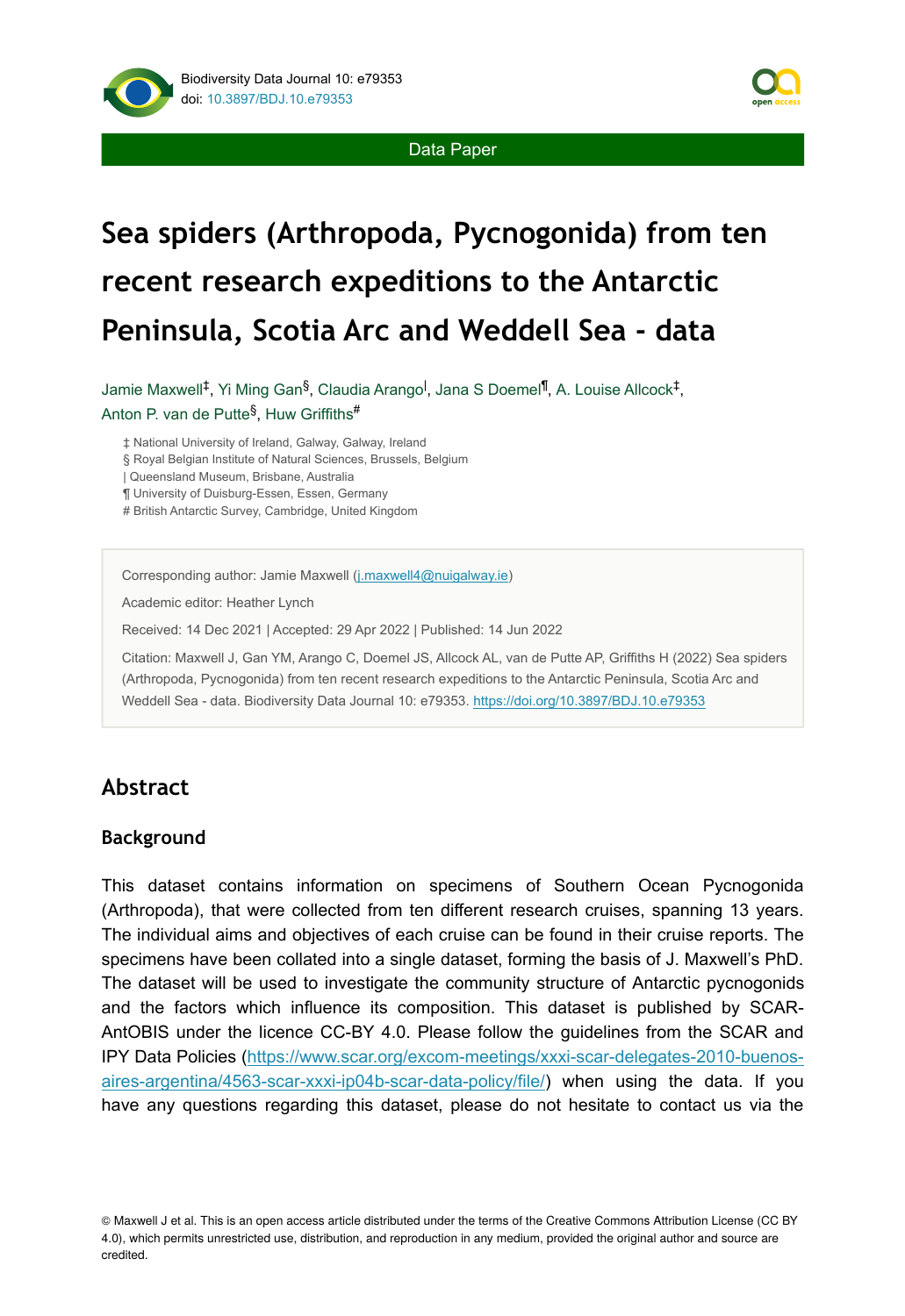contact information provided in the metadata or via data-biodiversity-aq@na turalsciences.be.

#### **New information**

This dataset adds vital occurrence and abundance data for pycnogonids from 10 previously unexamined research cruises from the Weddell Sea, Antarctic Penisula and the islands of the Scotia Arc. It includes the first pycnogonid data from the Prince Gustav Channel. The 197 sampling stations within this dataset represent an 11% increase in the number of stations where pycnogonids have been recorded in the Southern Ocean, southern South America and New Zealand waters and an 18% increase for above 60 degrees latitude. Presence data for any observed epifauna are also included.

## **Keywords**

occurrence, abundance, Southern Ocean, biodiversity, epifauna

## **Introduction**

Pycnogonida, or sea spiders, are a class of Arthropoda found throughout the marine realm and are a sister group to the Euchelicerata ([Ballesteros et al. 2021\)](#page-18-0). Globally, there are over 1,300 described species from ten different families. Although pycnogonids are a cosmopolitan marine taxon, the Southern Ocean is particularly rich in terms of species, with around 20% of all known species found here and 14% found south of the Polar Front in Antarctic waters [\(Griffiths et al. 2011](#page-19-0)). With this high diversity, there is also a high degree of endemism, with 40% of the reported Antarctic species considered to be endemic [\(Soler-](#page-20-0)[Membrives et al. 2014\)](#page-20-0). Uniquely, Southern Ocean waters are home to representatives of all ten pycnogonid families [\(Munilla and Soler Membrives 2009\)](#page-20-1), which has led to the hypothesis that the Antarctic is their evolutionary centre of origin [\(Stock 1957](#page-20-2), [Hedgpeth](#page-19-1) [1969](#page-19-1), [León 2001](#page-19-2), [Griffiths et al. 2011\)](#page-19-0).

Antarctic pycnogonids have been studied for nearly two centuries. Most of this research has concentrated on taxonomic work and species descriptions, research which continues today with new species being described regularly ([Cano Sánchez and López-González](#page-18-1) [2013](#page-18-1), [Cano-Sánchez and López-González 2018,](#page-18-2) [Cano-Sánchez and López-González](#page-18-3) [2019](#page-18-3), [Dömel et al. 2019](#page-19-3)). The most comprehensive and up-to-date species list is by [Munilla and Soler Membrives \(2009\).](#page-20-1) Pycnogonids are well represented within the online portal the Global Biodiversity Information Facility [\(OBIS 2022\)](#page-20-3). When these databases are filtered for Pycnogonida, presence only, below -40 degrees, GBIF returns 14,086 records, while OBIS has 11,655. These records include duplicate records and specimens not identified to species level. The largest single database of pycnogonids within both GBIF and OBIS is SOMBASE Pycnogonids ([British Antarctic Survey 2022](#page-18-4)), which is based on the records from over 100 years of literature. It contains 7399 occurrence records and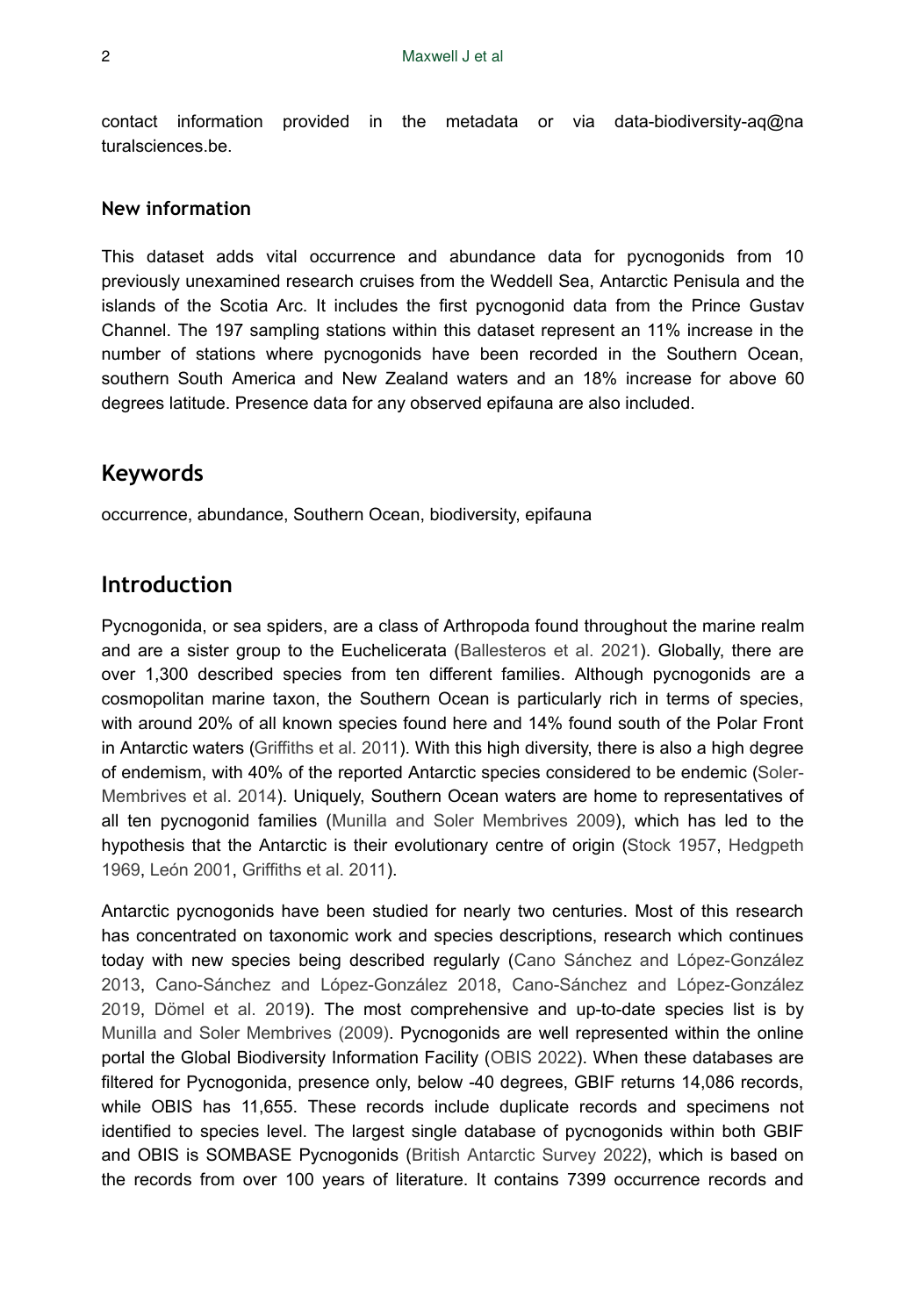1837 sample locations of pycnogonids from the Southern Ocean and the neighbouring regions ([\(GBIF 2022\)](#page-19-4) and the Ocean Biodiversity Information System ([OBIS 2022\)](#page-20-3)).

Despite relatively good taxonomic knowledge, little is understood about the community structure of Southern Ocean pycnogonids. The majority of investigations into pycnogonid community structure have focused on localised distribution ([Munilla and Soler-Membrives](#page-20-4) [2007](#page-20-4), [Nielsen et al. 2009](#page-20-5), [Soler i Membrives et al. 2009](#page-20-6), [Munilla and Soler-Membrives](#page-20-7) [2015](#page-20-7)), continent-wide studies undertaken at a coarse resolution [\(Griffiths et al. 2011](#page-19-0), [Soler-](#page-20-0)[Membrives et al. 2014](#page-20-0)) or are included within larger benthic community studies [\(San](#page-20-8) [Vicente et al. 1997](#page-20-8), [Griffiths et al. 2009\)](#page-19-5) . Species richness has been shown to decrease with depth, with more taxa on the shelf than slope ([Munilla and Soler-Membrives 2007,](#page-20-4) [Soler i Membrives et al. 2009](#page-20-6)), but with most species on the shelf having a wide bathymetric range ([Griffiths et al. 2011](#page-19-0)). This is possibly due to past retreats into deep-sea refugia during glacial periods before recolonising the shelf.

Ocean-wide studies have highlighted the Eastern Weddell Sea and Bransfield Strait as possible diversity hotspots [\(Soler-Membrives et al. 2014](#page-20-0)), though it is important to consider the challenges of sampling bias, particularly around the well-studied West Antarctic Peninsula which appears to be highly diverse. Over 20% of species are reported to have circumpolar distributions [\(León 2001](#page-19-2)). Molecular studies have shown that some species, for example, *Nymphon australe* Hodgson, 1902, is a single circumpolar species, but with some population structure related to geographic distance ([Arango et al. 2011](#page-18-5), [Collins et al.](#page-19-6) [2018](#page-19-6)). Molecular analysis has also uncovered species complexes and cryptic species [\(Krabbe et al. 2010,](#page-19-7) [Dietz et al. 2013](#page-19-8), [Weis et al. 2014](#page-20-9)).

This study aimed to increase the distributional knowledge of Southern Ocean pycnogonids, in particular those found south of 60 degrees around the Antarctic Peninsula, Scotia Arc and Weddell Sea, through the examination and identification of over 5,000 previouslyunstudied specimens, the results of which are presented here. These new data will be used, in conjunction with previously available data, to analyse the community structure of the pycnogonids and the factors which may drive their distribution.

## **Project description**

**Title:** Sea spiders (Arthropoda, Pycnogonida) from ten recent research expeditions to the Antarctic Peninsula, Scotia Arc and Weddell Sea - data

**Personnel:** Jamie Maxwell, Claudia Arango, Jana Dömel, Huw Griffiths, Louise Allcock, Yi-Ming Gan

**Funding:** Irish Research Council Postgraduate Scholarship GOIPG/2019/4020. The publication of this data paper was supported by the SCAR Antarctic Biodiversity Portal (Biodiversity.aq), one of Belgium's contributions to EU Lifewatch.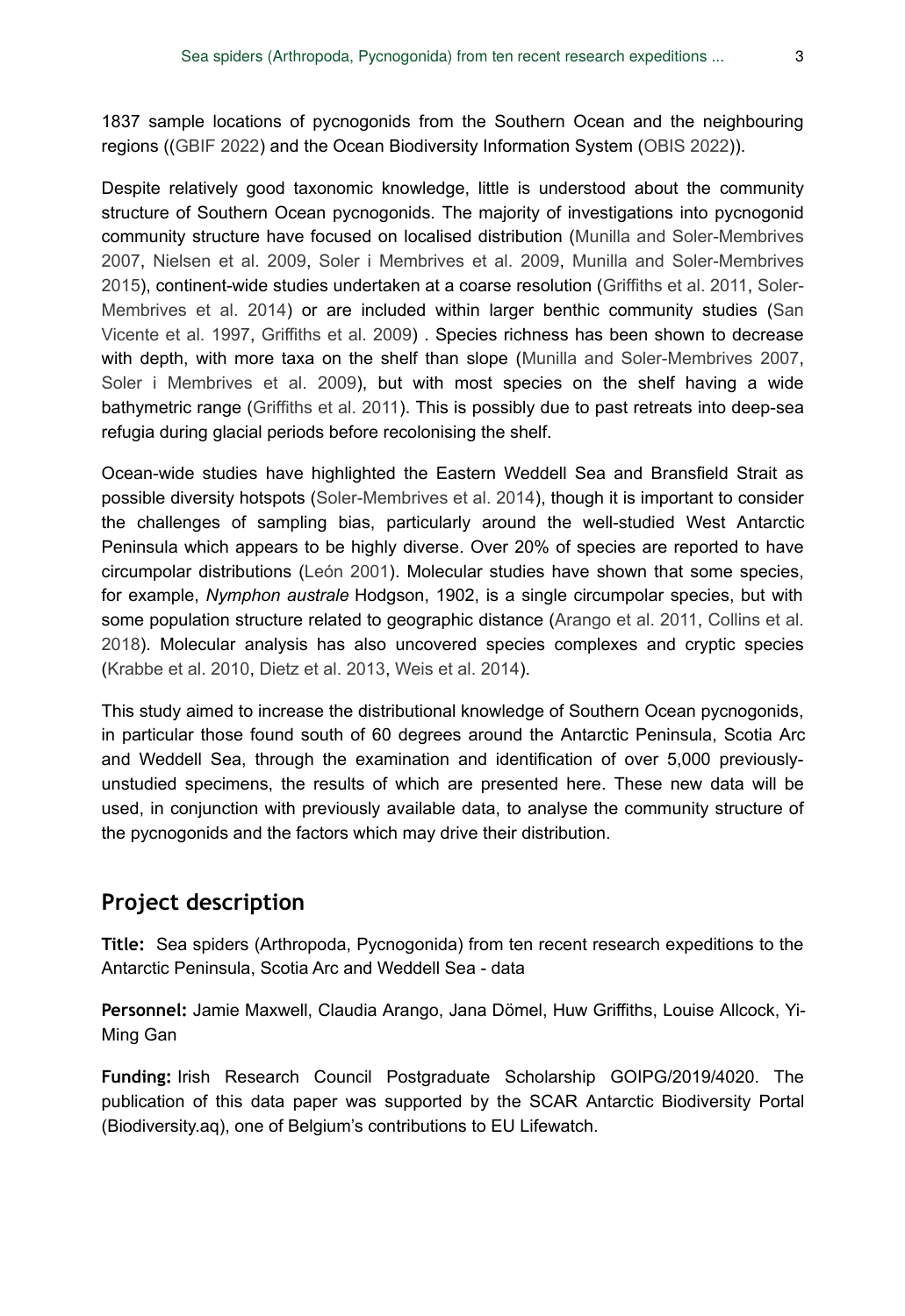## **Sampling methods**

**Study extent:** The pycnogonids in this study were collected during ten research cruises, over 13 years, in the area between 110°W - 5°E and 50°N - 78°S. The samples were collected from different areas in the Southern Ocean, mainly the Weddell sea, South Orkney Islands and the Western Antarctic Peninsula. Sampling took place during ten expeditions on the RRS *James Clark Ros*s, RV *Polarstern* and RRS *Discovery*. In total, 197 stations sampled contained at least one pycnogonid. Sampling took place between 2007 and 2019. For the full list of cruises and their details, see Table [1](#page-3-0).

#### <span id="page-3-0"></span>Table 1.

Cruise data including temporal range, gear used, number of stations and number of specimens collected. AGT = Agassiz trawl. BT = Bottom Trawl, EBS = Epibenthic sledge, RD = Rauschert dredge.

| Cruise ID    | Ship                                  | Dates                                                   | # Stations | # Families # Genera |    | # Species | # Individuals | Gear (#<br>Deployments)            | Cruise report                                                                                                |
|--------------|---------------------------------------|---------------------------------------------------------|------------|---------------------|----|-----------|---------------|------------------------------------|--------------------------------------------------------------------------------------------------------------|
| <b>PS71</b>  | RV Polarstern                         | 2007/11/28<br>2008/02/04                                | 5          | 4                   | 5  | 11        | 34            | AGT(5)                             | https://www.bodc.<br>ac.uk/resources/<br>inventories/cruise<br>inventory/reports/<br>polarstern antxxiv3.pdf |
| <b>JR179</b> | <b>RRS</b> James<br><b>Clark Ross</b> | 2008/02/21<br>$\overline{\phantom{0}}$<br>2008/04/11    | 9          | $\overline{2}$      | 3  | 9         | 42            | EBS (9)                            | https://www.bodc.<br>ac.uk/resources/<br>inventories/cruise<br>inventory/reports/<br>jr179.pdf               |
| JR230        | RRS James<br>Clark Ross               | 2009/12/02 29<br>$\overline{\phantom{0}}$<br>2009/12/11 |            | 5                   | 6  | 18        | 159           | AGT (29)                           | https://www.bodc.<br>ac.uk/resources/<br>inventories/cruise<br>inventory/reports/<br>jr230.pdf               |
| <b>PS77</b>  | RV Polarstern                         | 2011/02/08<br>2011/04/18                                | 25         | 6                   | 10 | 38        | 346           | AGT (11), BT<br>$(12)$ , RD $(2)$  | https://epic.awi.<br>de/id/eprint/<br>30175/1/644-2012<br>%20ANT27-3%20RKnust.pdf                            |
| <b>JR275</b> | RRS James<br>Clark Ross               | 2012/02/07<br>$\overline{\phantom{0}}$<br>2012/03/22    | 46         | 6                   | 8  | 34        | 535           | AGT (46)                           | https://www.bodc.<br>ac.uk/resources/<br>inventories/cruise<br>inventory/reports/<br>jr275.pdf               |
| JR15005      | RRS James<br>Clark Ross               | 2016/02/26<br>$\overline{\phantom{0}}$<br>2016/03/24    | 54         | $\overline{7}$      | 10 | 40        | 2686          | AGT (51), RD<br>$(2)$ , Kelp $(1)$ | https://www.bodc.<br>ac.uk/resources/<br>inventories/cruise<br>inventory/reports/<br>jr15005.pdf             |
| JR17001      | RRS James<br>Clark Ross               | 2017/11/21<br>$\overline{a}$<br>2017/12/21              | 8          | $\overline{2}$      | 3  | 4         | 41            | AGT(8)                             | https://www.bodc.<br>ac.uk/resources/<br>inventories/cruise<br>inventory/reports/<br>jr17001.pdf             |
| JR17003a     | RRS James<br>Clark Ross               | 2018/02/23<br>$\overline{\phantom{0}}$<br>2018/03/11    | 10         | $\overline{7}$      | 10 | 27        | 1518          | AGT (7), EBS<br>(3)                | https://www.bodc.<br>ac.uk/resources/<br>inventories/cruise<br>inventory/reports/<br>jr17003a.pdf            |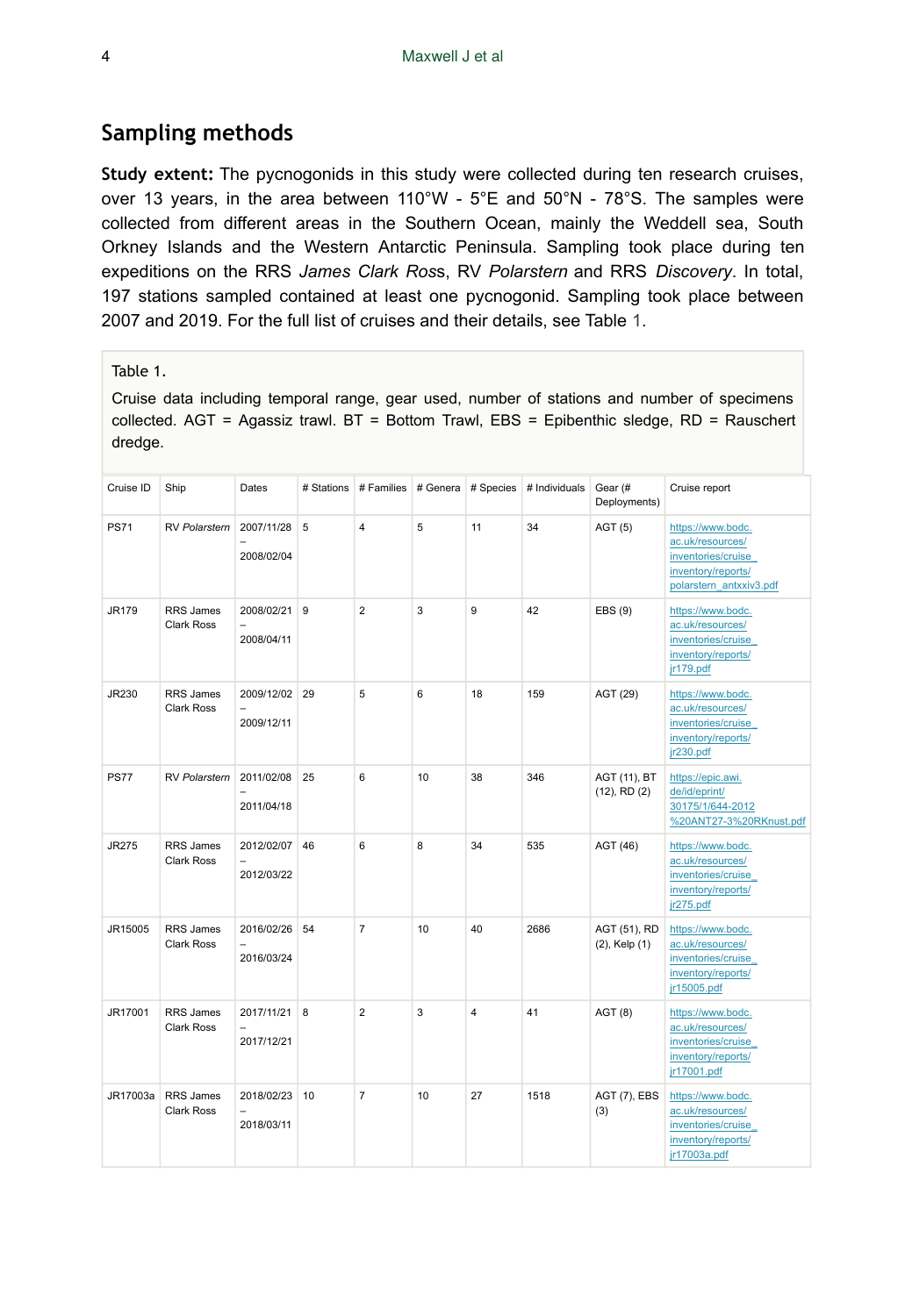| Cruise ID    | Ship                    | Dates                           | # Stations | # Families   # Genera |   | # Species | # Individuals | Gear (#<br>Deployments) | Cruise report                                                                                           |
|--------------|-------------------------|---------------------------------|------------|-----------------------|---|-----------|---------------|-------------------------|---------------------------------------------------------------------------------------------------------|
| <b>PS118</b> | <b>RV Polarstern</b>    | 2019/02/09 7<br>-<br>2019/04/10 |            | 6                     | 6 | 13        | 36            | AGT (6), RD<br>(1)      | https://epic.awi.<br>de/id/eprint/<br>48988/1/<br>Expeditionsprogramm<br>PS118 Dorschel.pdf             |
| DY099        | <b>RRS</b><br>Discovery | 2019/02/15 4<br>-<br>2019/03/09 |            | $\overline{2}$        | 3 | 7         | 310           | AGT(4)                  | https://www.bodc.<br>ac.uk/resources/<br>inventories/cruise<br>inventory/reports/<br>dy099 research.pdf |

#### **Sampling description:** Sampling methods

Most specimens were sampled using an Agassiz trawl (AGT) or an epibenthic sledge (EBS) with 165 AGT and 14 EBS deployments. The AGT had a mesh size of 1 cm and a mouth width of 2 m (except for JR17007 where the mouth was 1.25 m). AGTs were deployed to a depth of between 54 and 2279 m.

The EBS had a suprabenthic and an epibenthic net, both with a mesh size of 500 μm (codends 300 μm). The epibenthic net extended from 27 cm to 60 cm above the bottom, with the suprabenthic net extending from 100 cm to 133 cm. The EBS was deployed as described by [Brenke \(2005\)](#page-18-6) and was fitted with an open-closing mechanism so that the mouths of both nets were closed whenever the EBS was not in contact with the seafloor. The EBS was deployed to depths of between 436 and 5339 m. Both the AGT and EBS were deployed for approximately 10 minutes (trawling time) and at a speed of 1 knot.

Pycnogonids were also recovered from Rauschert dredge (RD) deployments, once during PS118 and on two occasions during both JR15005 and PS77. During PS118 and PS77, the RD mesh size was 1 mm, while a mesh of 500 μm was used on JR15005. The RD was deployed, attached to the AGT with 5 metres of cable. Deployments were between 278.5 – 817 m.

A bottom trawl (BT) was used during PS77, which was a 130 ft trawl with a 10 mm herring cod-end. This was deployed 11 times at depths of between 223.5 and 486 m. The protocol for the deployment of the BT was similar to that of the AGT, but with slightly longer trawl times (approx. 20 min).

A single pycnogonid was recovered from a kelp raft that was recovered from the surface during JR15005.

**Quality control:** All records were validated. - Coordinates were plotted to verify the geographical location and locality. - All scientific names were checked for typos and matched to the species information backbone of Worlds Register of Marine Species ([http://](http://marinespecies.org/) [marinespecies.org/](http://marinespecies.org/)) and LSID were assigned to each taxon as scientificNameID. - Event date and time were converted into ISO 8601.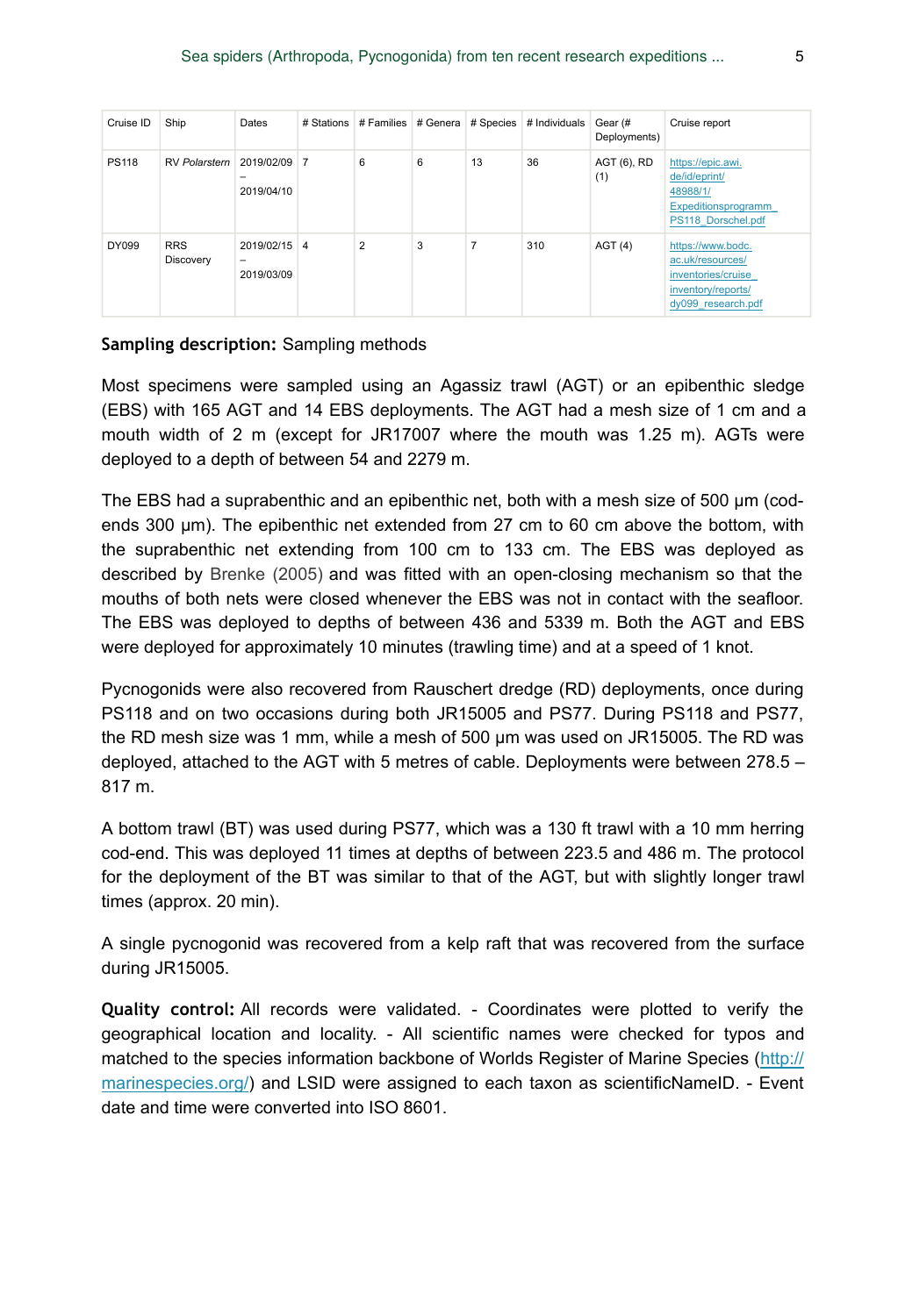#### **Step description:** Sample Processing on deck

EBS – Once the gear was returned to the deck, samples were sieved (300 μm) and/or transferred into pre-cooled (-20°C) 96% ethanol, which was then stored at -20°C for at least 48 hours before further processing to avoid DNA degradation. After at least 48 hours, samples were sorted to the lowest taxonomic level possible, counted and stored in 96% ethanol.

AGT and BT – Once on deck, samples were sorted to the lowest taxonomic level possible, counted, placed in pre-cooled 96% ethanol and stored at -20°C. During the RRS *James Clark Ross* cruises, all specimens recovered in the trawl were preserved. For the other cruises on the RRS *Discovery* and RV *Polarstern*, preservation was done as described; however, it could not be verified that all specimens were recovered from each trawl as sampling may have been selective.

RD - The on-deck protocol for the RD was the same as for the EBS, unless specimens were large and immediately obvious, in which case these were separated straight away and transferred to pre-cooled 96% ethanol and stored at -20°C.

The kelp sample (Jr15005) was immediately sorted to the lowest taxonomic level possible, counted and stored in pre-cooled 96% ethanol.

Specimens remained in -20°C storage until returned to the UK. Once specimens were returned to British Antarctic Survey in Cambridge, they were stored at ambient temperature.

#### Treatment of Samples

Every specimen was examined using a stereoscope and identified to the lowest taxonomic rank possible, using taxonomic keys and original descriptions (e.g. [Hodgson 1907](#page-19-9), [Gordon](#page-19-10) [1932](#page-19-10), [Gordon 1944](#page-19-11), [Fry and Hedgpeth 1969](#page-19-12), [Child 1994a](#page-18-7), [Child 1994b](#page-18-8), [Child 1995a,](#page-19-13) [Child](#page-19-14) [1995b](#page-19-14), [Child 1995c\)](#page-19-15). Most specimens (5498) were identified by J. Maxwell at the University of Ireland Galway, with 159 individuals identified by C. Arango and an additional 50 identified by J. Domel. The online portal World Registry of Marine Species (WoRMS) was used to confirm acceptance of species names and the online Biodiversity Heritage Library was used to source many of the original descriptions. Where identification was inconclusive, only genus or family names were assigned. The nomenclature used for these specimens followed [Horton et al. \(2021\)](#page-19-16).

To further aid in identification, tissue samples were sent to BOLD to be barcoded using the COI-5P region of the cytochrome c oxidase subunit I gene. These will be made publicly available in the future, but if not available at the time of reading, they can be requested from the corresponding author (BOLD Project - NUIG Untangling the Sea Spider's Web: Investigating the Biogeography and Evolutionary History of Pycnogonida).

Any epifauna easily observable on individual pycnogonids was noted and identified to the lowest taxonomic rank possible. As the epifauna was not the focus of the project, the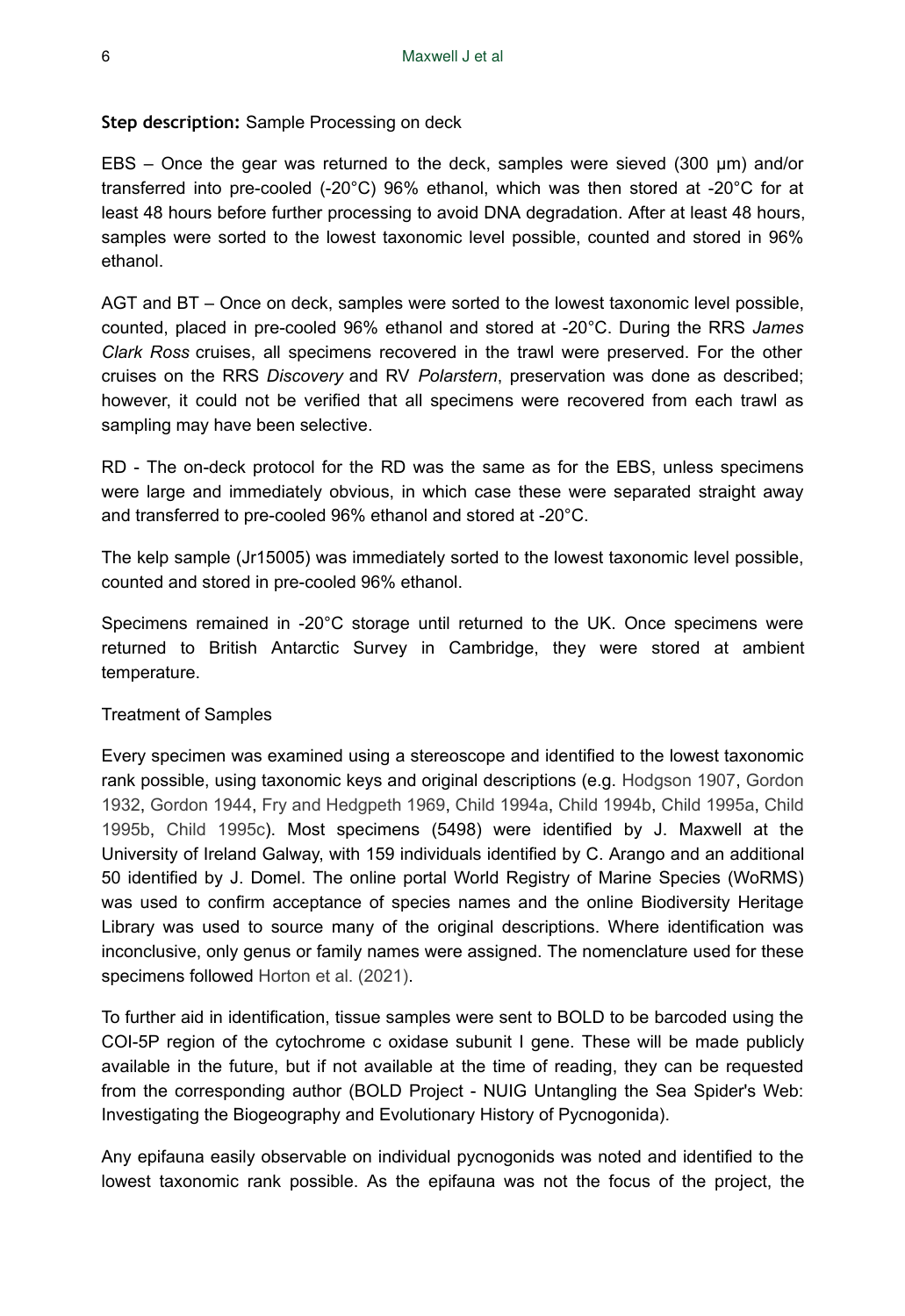identification was rarely lower than Order and only occurrence was recorded. All epifauna were preserved together with the associated host.

<span id="page-6-0"></span>

All the BAS samples are on a long term loan to J. Maxwell. All samples from DY099 are stored in the Natural History Museum London. The data were uploaded to Global Biodiversity Information Facility ([Maxwell et al. 2021](#page-19-17))

## **Geographic coverage**

**Description:** The samples were collected from different areas in the Southern Ocean, mainly the Weddell sea, South Orkney Islands and the Western Antarctic Peninsula (Fig. [1\)](#page-6-0). The 197 sampling stations within this dataset represent an 11% increase in the number of stations where pycnogonids have been recorded in the Southern Ocean, southern South America and New Zealand waters ([Soler-Membrives et al. 2014\)](#page-20-0).

**Coordinates:** -77.358 and -53.398 Latitude; -110.013 and 2.881 Longitude.

## **Taxonomic coverage**

**Description:** General taxonomic coverage description: The Pycnogonida specimens consist of eight families, 15 genera and 81 species plus 16 morphotypes which could not be identified with 100% certainty (i.e. sp. inc., gen. aff. or sp. aff.). For a full list of species see the "Taxa included" table below and for the number of individuals in each Family,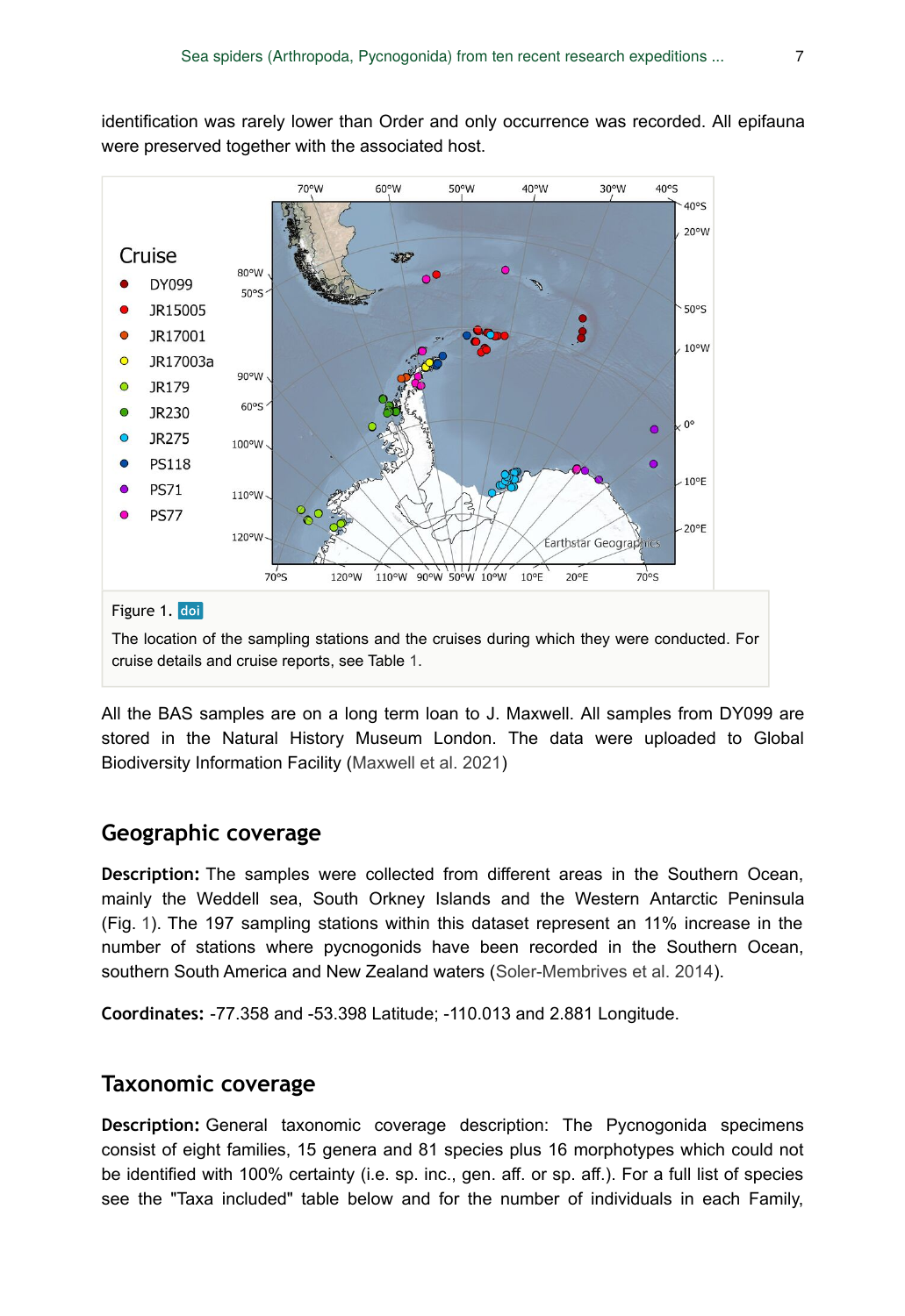genus and species, see Table [2.](#page-7-0) The 81 confirmed species in this dataset represent 30% of the species recorded in Antarctic and Sub-Antarctic waters ([Munilla and Soler](#page-20-1) [Membrives 2009\)](#page-20-1).

### <span id="page-7-0"></span>Table 2.

The breakdown of the 5707 individuals in the dataset into totals for each Family, Genus, and Species.

| Family             | #ind. | Genus                | $#$ ind. | <b>Species</b>             | #ind.          |
|--------------------|-------|----------------------|----------|----------------------------|----------------|
| <b>Ammotheidae</b> | 87    |                      |          |                            |                |
|                    |       | <b>Achelia</b>       | 5        |                            |                |
|                    |       |                      |          | Achelia assimilis sp. inc. | 1              |
|                    |       |                      |          | Achelia communis           | 3              |
|                    |       |                      |          | Achelia spicata            | $\mathbf{1}$   |
|                    |       | <b>Ammothea</b>      | 72       |                            |                |
|                    |       |                      |          | Ammothea bentartica        | $\mathbf{1}$   |
|                    |       |                      |          | Ammothea bicorniculata     | 5              |
|                    |       |                      |          | Ammothea bigibbosa         | $\mathbf{1}$   |
|                    |       |                      |          | Ammothea calmani           | 4              |
|                    |       |                      |          | Ammothea carolinensis      | 21             |
|                    |       |                      |          | Ammothea childi            | $\mathbf{1}$   |
|                    |       |                      |          | Ammothea clausi            | $\overline{7}$ |
|                    |       |                      |          | Ammothea gigantea          | $\overline{2}$ |
|                    |       |                      |          | Ammothea glacialis         | 3              |
|                    |       |                      |          | Ammothea hesperidensis     | 6              |
|                    |       |                      |          | Ammothea longispina        | 6              |
|                    |       |                      |          | Ammothea meridionalis      | 5              |
|                    |       |                      |          | Ammothea minor             | 2              |
|                    |       |                      |          | Ammothea spinosa           | $\mathbf{2}$   |
|                    |       |                      |          | Ammothea striata           | $\mathbf{2}$   |
|                    |       |                      |          | Ammothea stylirostris      | $\overline{4}$ |
|                    |       | Ammotheidae gen. aff | 3        |                            |                |
|                    |       |                      |          | Ammotheidae gen. aff       | 3              |
|                    |       | <b>Austroraptus</b>  | 3        |                            |                |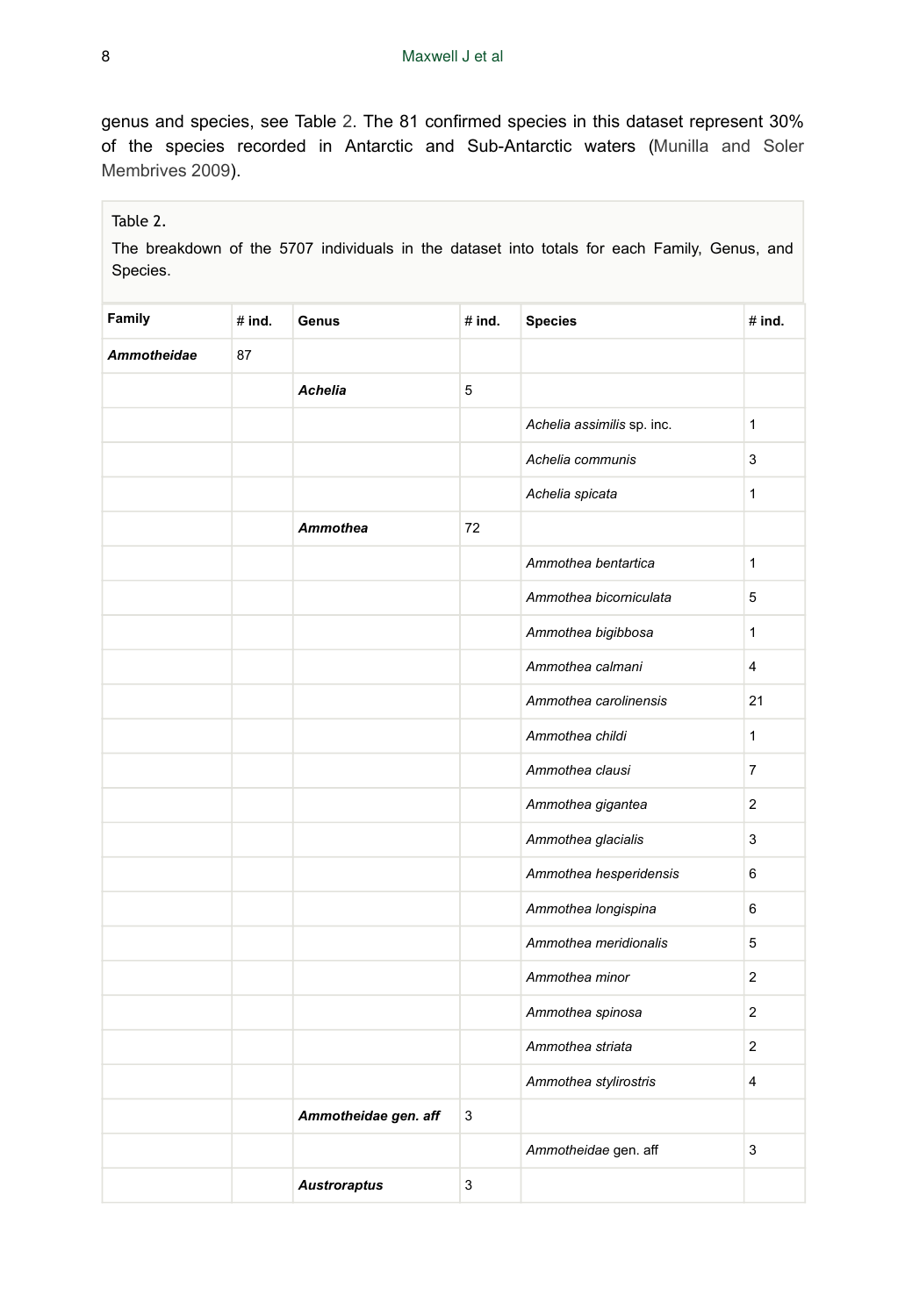| Family          | $#$ ind. | Genus               | $#$ ind. | <b>Species</b>                 | # ind.         |
|-----------------|----------|---------------------|----------|--------------------------------|----------------|
|                 |          |                     |          | Austroraptus juvenilis         | 3              |
|                 |          | <b>Cilunculus</b>   | 4        |                                |                |
|                 |          |                     |          | Cilunculus cactoides           | 4              |
| Austrodecidae   | 6        |                     |          |                                |                |
|                 |          | <b>Austrodecus</b>  | 5        |                                |                |
|                 |          |                     |          | Austrodecus glaciale           | 5              |
|                 |          | Pantopipetta        | 1        |                                |                |
|                 |          |                     |          | Pantopipetta sp. stet.         | $\mathbf{1}$   |
| Callipallenidae | 134      |                     |          |                                |                |
|                 |          | Austropallene       | 134      |                                |                |
|                 |          |                     |          | Austropallene brachiura        | 5              |
|                 |          |                     |          | Austropallene cornigera        | 93             |
|                 |          |                     |          | Austropallene gracilipes       | $\overline{2}$ |
|                 |          |                     |          | Austropallene spinicornis      | 27             |
|                 |          |                     |          | Austropallene tenuicornis      | $\overline{7}$ |
| Colossendeidae  | 156      |                     |          |                                |                |
|                 |          | <b>Colossendeis</b> | 154      |                                |                |
|                 |          |                     |          | Colossendeis sp. indet         | $\mathbf{1}$   |
|                 |          |                     |          | Colossendeis augusta sp. aff.  | $\mathbf{1}$   |
|                 |          |                     |          | Colossendeis australis         | $\overline{2}$ |
|                 |          |                     |          | Colossendeis avidus sp. inc.   | $\mathbf{1}$   |
|                 |          |                     |          | Colossendeis bouvetensis       | 6              |
|                 |          |                     |          | Colossendeis colossea sp. inc. | 1              |
|                 |          |                     |          | Colossendeis drakei            | 3              |
|                 |          |                     |          | Colossendeis ensifer           | 1              |
|                 |          |                     |          | Colossendeis glacialis         | 4              |
|                 |          |                     |          | Colossendeis lilliei sp.inc.   | $\mathbf{1}$   |
|                 |          |                     |          | Colossendeis longirstris       | $\mathbf{1}$   |
|                 |          |                     |          | Colossendeis megalonyx         | 114            |
|                 |          |                     |          | Colossendeis robusta           | $\overline{2}$ |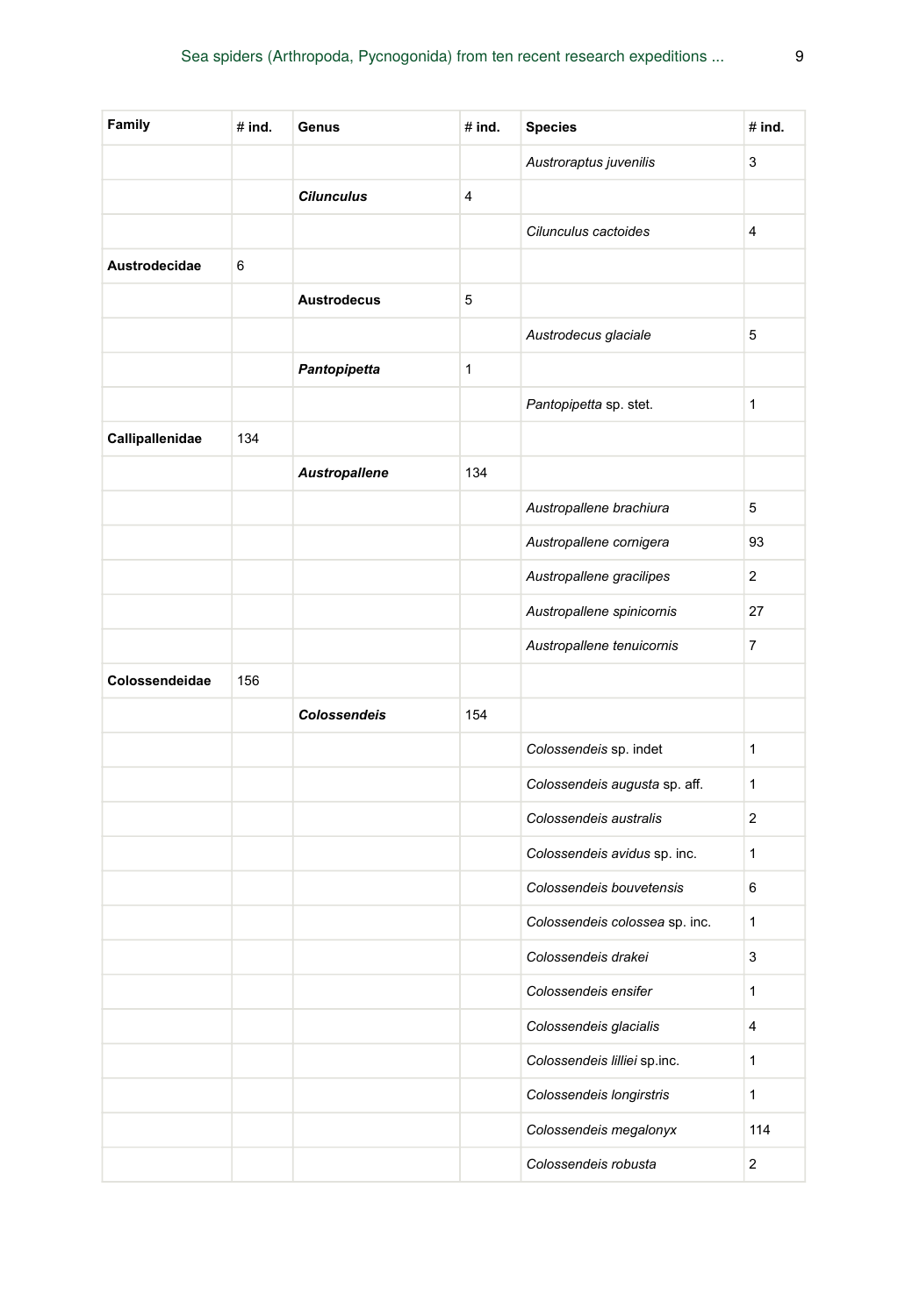| Family      | # ind. | Genus        | # ind. | <b>Species</b>                | # ind.                  |
|-------------|--------|--------------|--------|-------------------------------|-------------------------|
|             |        |              |        | Colossendeis robusta sp. inc. | 1                       |
|             |        |              |        | Colossendeis scotti           | 1                       |
|             |        |              |        | Colossendeis tortipalpis      | 14                      |
|             |        | Dodecolopoda | 2      |                               |                         |
|             |        |              |        | Dodecolopoda mawsoni          | $\overline{2}$          |
| Nymphonidae | 5019   |              |        |                               |                         |
|             |        | Nymphon      | 4888   |                               |                         |
|             |        |              |        | Nymphon australe              | 3004                    |
|             |        |              |        | Nymphon australe caecum       | 13                      |
|             |        |              |        | Nymphon banzare               | 2                       |
|             |        |              |        | Nymphon biarticulatum         | 33                      |
|             |        |              |        | Nymphon bouvieri              | 689                     |
|             |        |              |        | Nymphon bouvieri sp. inc.     | 27                      |
|             |        |              |        | Nymphon brevicaudatum         | 107                     |
|             |        |              |        | Nymphon charcoti              | 33                      |
|             |        |              |        | Nymphon charcoti sp. inc      | 1                       |
|             |        |              |        | Nymphon compactum sp. inc.    | 1                       |
|             |        |              |        | Nymphon distensum sp. inc     | 1                       |
|             |        |              |        | Nymphon eltaninae             | 166                     |
|             |        |              |        | Nymphon eltaninae sp. inc.    | 4                       |
|             |        |              |        | Nymphon hiemale               | 30                      |
|             |        |              |        | Nymphon inornatum             | 2                       |
|             |        |              |        | Nymphon lanare                | 61                      |
|             |        |              |        | Nymphon longicoxa             | 84                      |
|             |        |              |        | Nymphon mendosum              | $\overline{c}$          |
|             |        |              |        | Nymphon multiarticulatum      | 5                       |
|             |        |              |        | Nymphon multituberculatum     | $\overline{\mathbf{7}}$ |
|             |        |              |        | Nymphon neumayri              | 13                      |
|             |        |              |        | Nymphon orcadense sp. inc     | $\mathbf{1}$            |
|             |        |              |        | Nymphon pagophilum            | 9                       |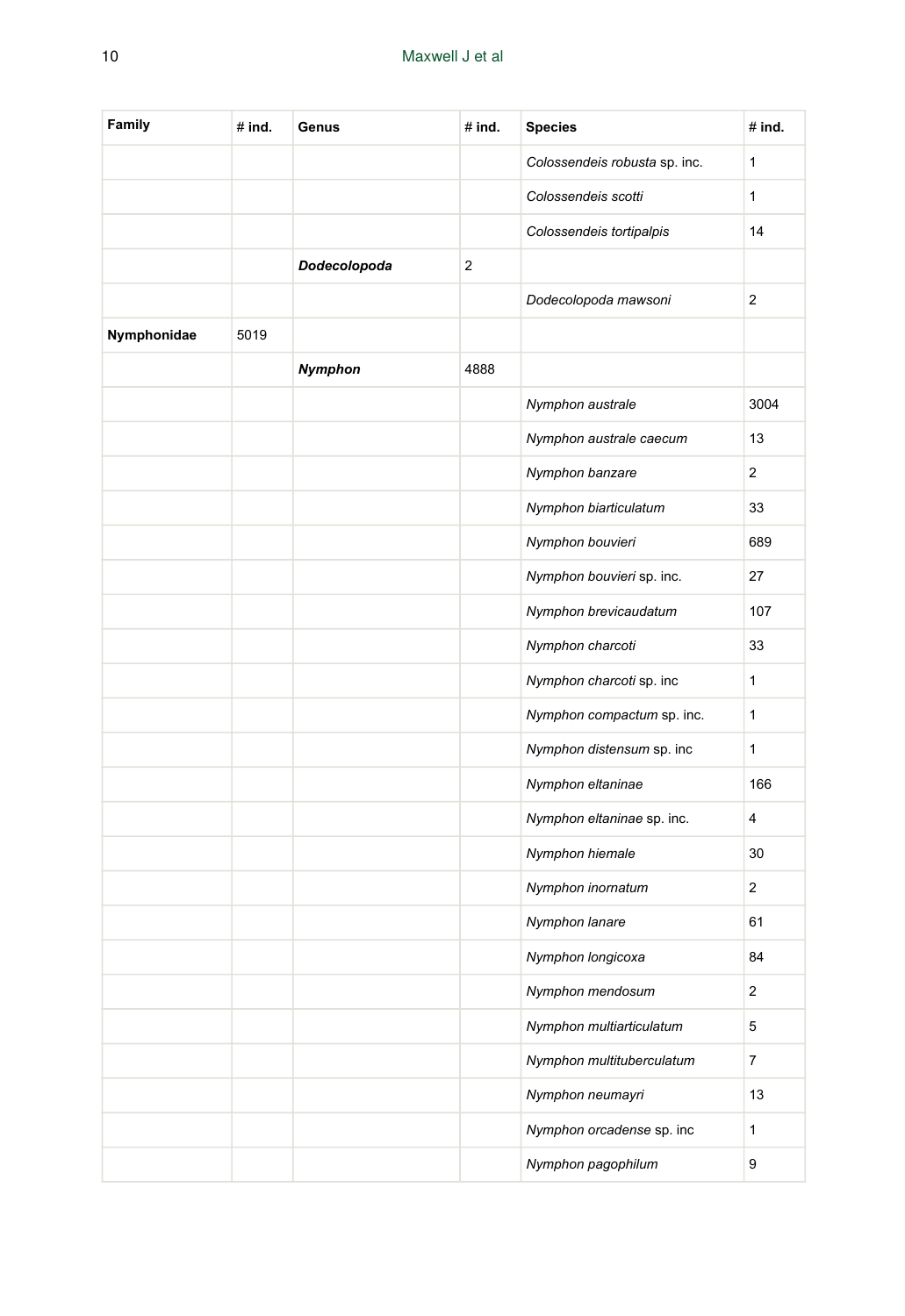| Family        | # ind. | Genus              | #ind. | <b>Species</b>                  | #ind.          |
|---------------|--------|--------------------|-------|---------------------------------|----------------|
|               |        |                    |       | Nymphon proceroides             | 376            |
|               |        |                    |       | Nymphon proximum                | 17             |
|               |        |                    |       | Nymphon sp. indet.              | 13             |
|               |        |                    |       | Nymphon sp. stet. A             | 3              |
|               |        |                    |       | Nymphon sp. stet. B             | 1              |
|               |        |                    |       | Nymphon subtile                 | 2              |
|               |        |                    |       | Nymphon tenuimanum              | 2              |
|               |        |                    |       | Nymphon tenuipes                | 57             |
|               |        |                    |       | Nymphon tenuipes sp. inc.       | $\mathbf{1}$   |
|               |        |                    |       | Nymphon unguiculatum            | 107            |
|               |        |                    |       | Nymphon unguiculatum sp. inc.   | $\mathbf{1}$   |
|               |        |                    |       | Nymphon villosum                | 13             |
|               |        | Pentanymphon       | 131   |                                 |                |
|               |        |                    |       | Pentanymphon antarcticum        | 131            |
| Pallenopsidae | 279    |                    |       |                                 |                |
|               |        | <b>Pallenopsis</b> | 279   |                                 |                |
|               |        |                    |       | Pallenopsis buphtalmus          | 1              |
|               |        |                    |       | Pallenopsis gracilis            | 9              |
|               |        |                    |       | Pallenopsis hodgsoni            | 104            |
|               |        |                    |       | Pallenopsis hodgsoni cf.        | 6              |
|               |        |                    |       | Pallenopsis latefrontalis       | 13             |
|               |        |                    |       | Pallenopsis leiopus             | 1              |
|               |        |                    |       | Pallenopsis macronyx            | 57             |
|               |        |                    |       | Pallenopsis obstaculumsuperavit | 1              |
|               |        |                    |       | Pallenopsis patagonica          | 39             |
|               |        |                    |       | Pallenopsis pilosa              | 3              |
|               |        |                    |       | Pallenopsis rotunda             | 6              |
|               |        |                    |       | Pallenopsis sp. indet.          | $\overline{a}$ |
|               |        |                    |       | Pallenopsis spicata             | 4              |
|               |        |                    |       | Pallenopsis vanhoeffeni         | 33             |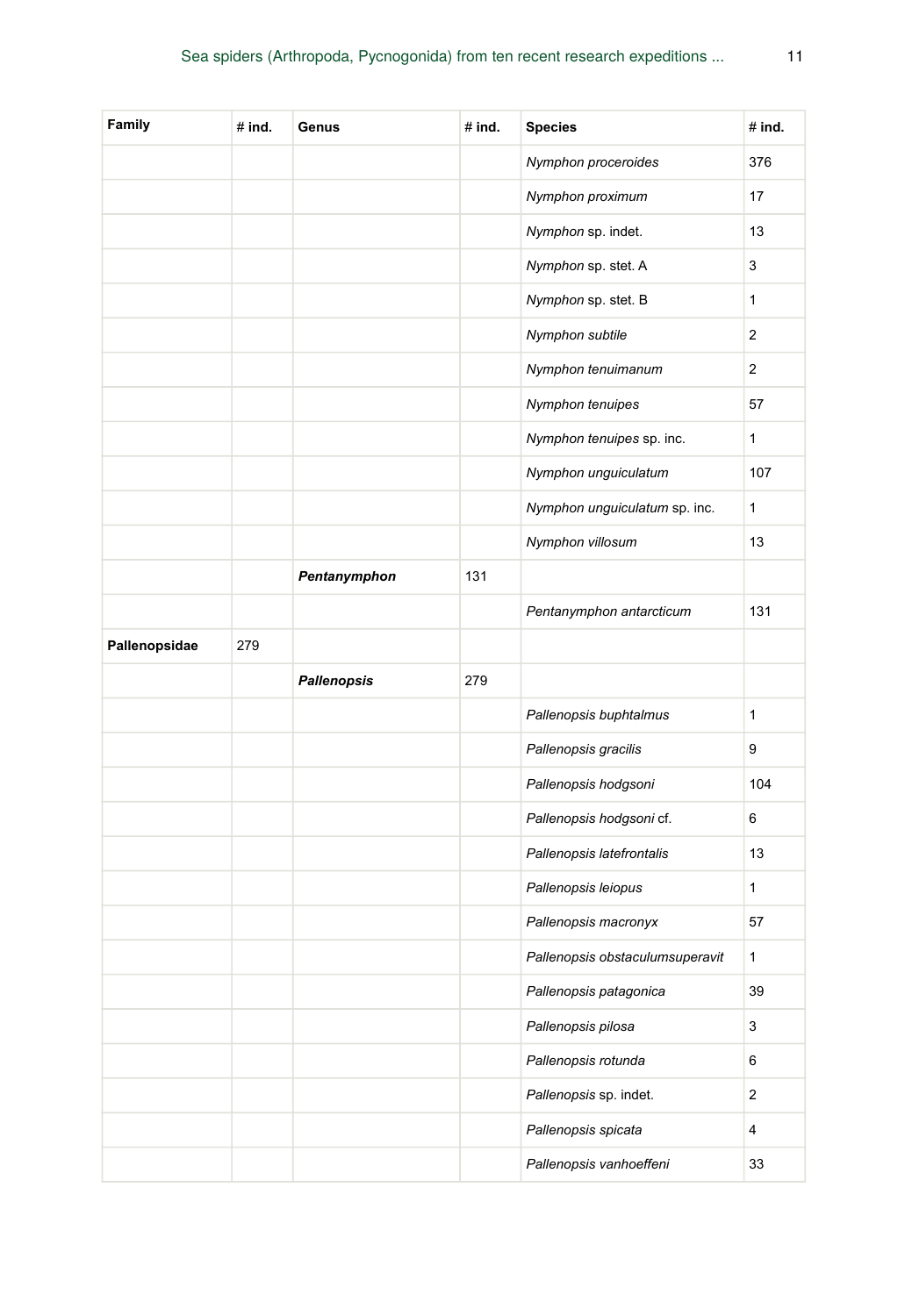| Family           | #ind. | Genus          | #ind. | <b>Species</b>           | $#$ ind.       |
|------------------|-------|----------------|-------|--------------------------|----------------|
| Phoxichilidiidae | 9     |                |       |                          |                |
|                  |       | Anoplodactylus | 9     |                          |                |
|                  |       |                |       | Anoplodactylus australis | 9              |
| Pycnogonidae     | 14    |                |       |                          |                |
|                  |       | Pentapycnon    | 3     |                          |                |
|                  |       |                |       | Pentapycnon bouvieri     | $\overline{2}$ |
|                  |       |                |       | Pentapycnon charcoti     | 1              |
|                  |       | Pycnogonum     | 11    |                          |                |
|                  |       |                |       | Pycnogonum diceros       | 2              |
|                  |       |                |       | Pycnogonum gaini         | 6              |
|                  |       |                |       | Pycnogonum gordonae      | 3              |

The most frequently recovered species, i.e. the species reported at the most stations, was *Nymphon australe* Hodgson, 1902, which was recovered from 56 stations. *Pallenopsis hodgsoni* Gordon 1938 was the second most abundant, found at 44 stations, followed by *Colossendeis megalonyx* Hoek, 1881 (42 stations), *Austropallene cornigera* (Möbius, 1902) (34 stations) and *Nymphon unguiculatum* Hodgson, 1915 (25 stations). Sixty-four per cent of the 197 stations had three or fewer species. For the number of species sampled on each cruise, see Table [1](#page-3-0).

*Nymphon australe* was also the most numerous species in the dataset with 3,004 individuals identified. All of the five most numerous species were from the family Nymphonidae. After *N. australe*, *Nymphon bouvieri* Gordon, 1932 had 689 individuals, followed by *Nymphon proceroides* Bouvier, 1911 (376), *Nymphon eltaninae* Child, 1995 (166) and *Pentanymphon antarcticum* Hodgson, 1904 (129). Of the 97 identified taxa, 60% of them had five or fewer individuals.

Epifaunas from nine different phyla were recorded.

**Taxa included:**

| Rank    | <b>Scientific Name</b> |
|---------|------------------------|
| genus   | Achelia sp. inc.       |
| species | Achelia communis       |
| species | Achelia spicata        |
| species | Ammothea bentartica    |
| species | Ammothea bicorniculata |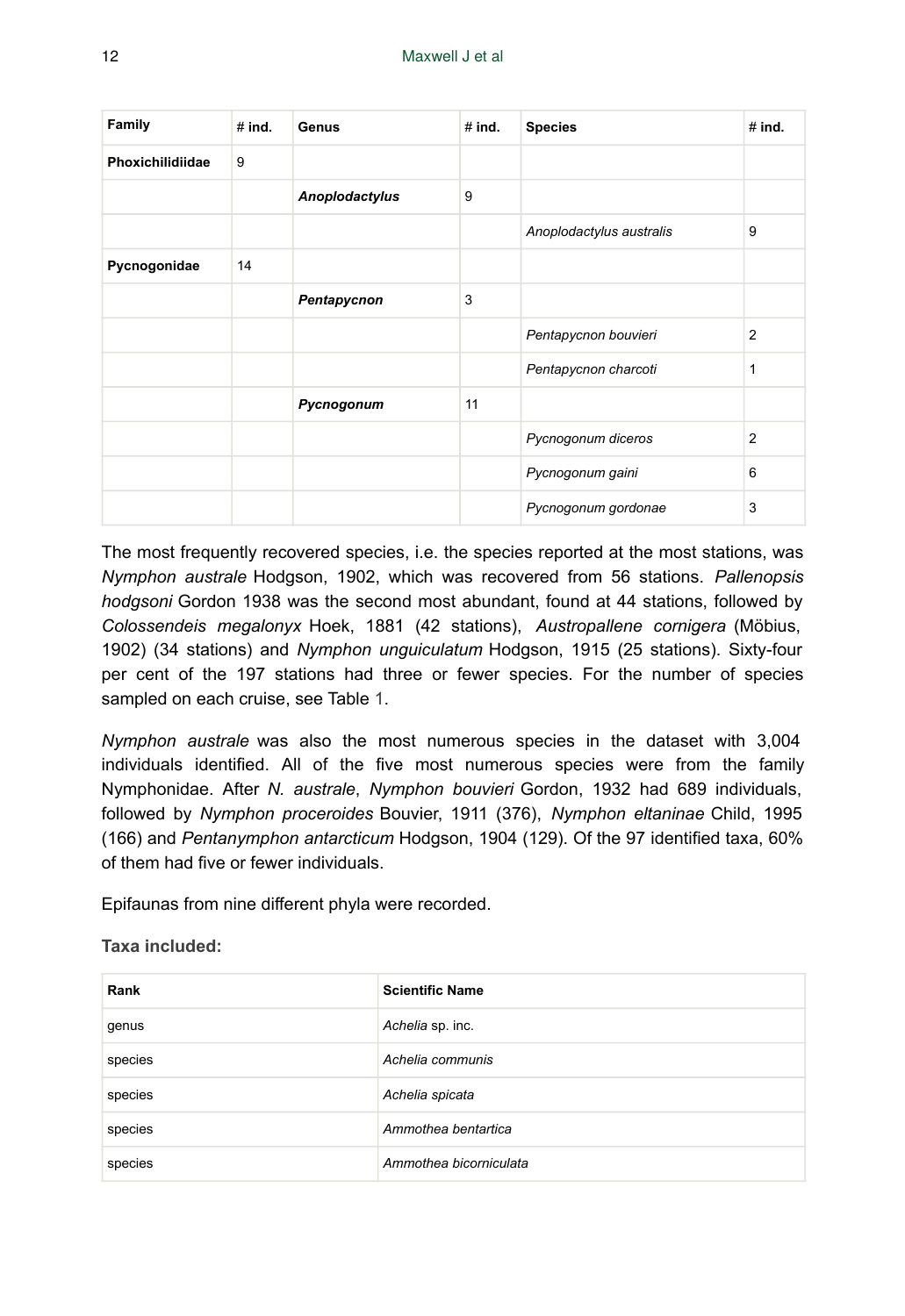| species | Ammothea bigibbosa        |
|---------|---------------------------|
| species | Ammothea calmani          |
| species | Ammothea carolinensis     |
| species | Ammothea childi           |
| species | Ammothea clausi           |
| species | Ammothea gigantea         |
| species | Ammothea glacialis        |
| species | Ammothea hesperidensis    |
| species | Ammothea longispina       |
| species | Ammothea meridionalis     |
| species | Ammothea minor            |
| species | Ammothea spinosa          |
| species | Ammothea striata          |
| species | Ammothea stylirostris     |
| family  | Ammotheidae gen. aff      |
| species | Anoplodactylus australis  |
| species | Austrodecus glaciale      |
| species | Austropallene brachiura   |
| species | Austropallene cornigera   |
| species | Austropallene gracilipes  |
| species | Austropallene spinicornis |
| species | Austropallene tenuicornis |
| species | Austroraptus juvenilis    |
| species | Cilunculus cactoides      |
| genus   | Colossendeis              |
| species | Colossendeis australis    |
| species | Colossendeis bouvetensis  |
| genus   | Colossendeis sp. inc.     |
| species | Colossendeis drakei       |
| species | Colossendeis ensifer      |
| species | Colossendeis glacialis    |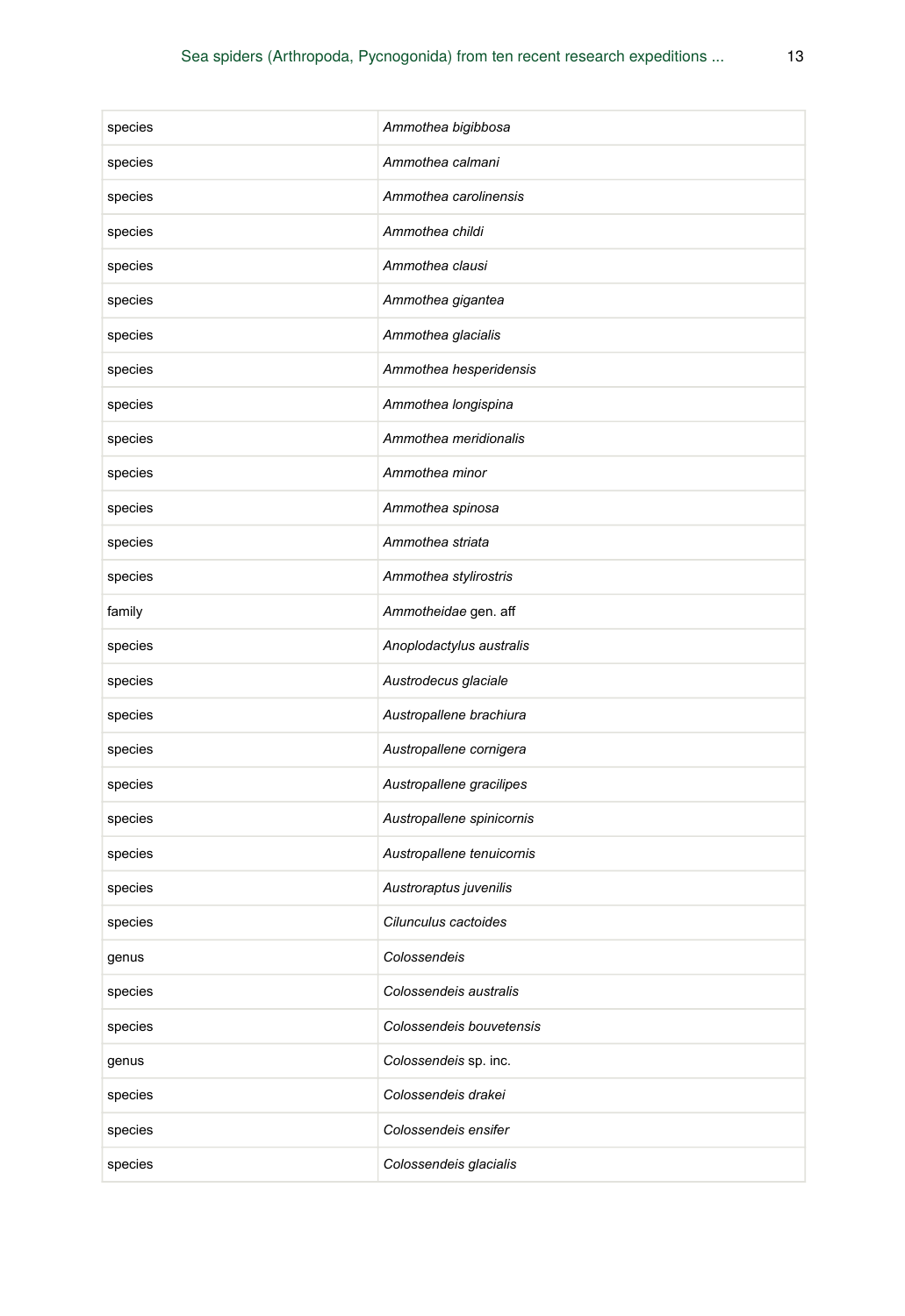| species | Colossendeis longirstris  |
|---------|---------------------------|
| species | Colossendeis megalonyx    |
| species | Colossendeis robusta      |
| species | Colossendeis scotti       |
| species | Colossendeis tortipalpis  |
| species | Dodecolopoda mawsoni      |
| species | Nymphon australe          |
| species | Nymphon australe caecum   |
| species | Nymphon banzare           |
| species | Nymphon biarticulatum     |
| species | Nymphon bouvieri          |
| species | Nymphon brevicaudatum     |
| genus   | Nymphon sp. inc.          |
| species | Nymphon charcoti          |
| species | Nymphon eltaninae         |
| species | Nymphon hiemale           |
| species | Nymphon inornatum         |
| species | Nymphon lanare            |
| species | Nymphon longicoxa         |
| species | Nymphon mendosum          |
| species | Nymphon multituberculatum |
| species | Nymphon neumayri          |
| species | Nymphon pagophilum        |
| species | Nymphon proceroides       |
| species | Nymphon proximum          |
| genus   | Nymphon sp. indet.        |
| genus   | Nymphon stet. A           |
| genus   | Nymphon stet. B           |
| species | Nymphon subtile           |
| species | Nymphon tenuimanum        |
| species | Nymphon tenuipes          |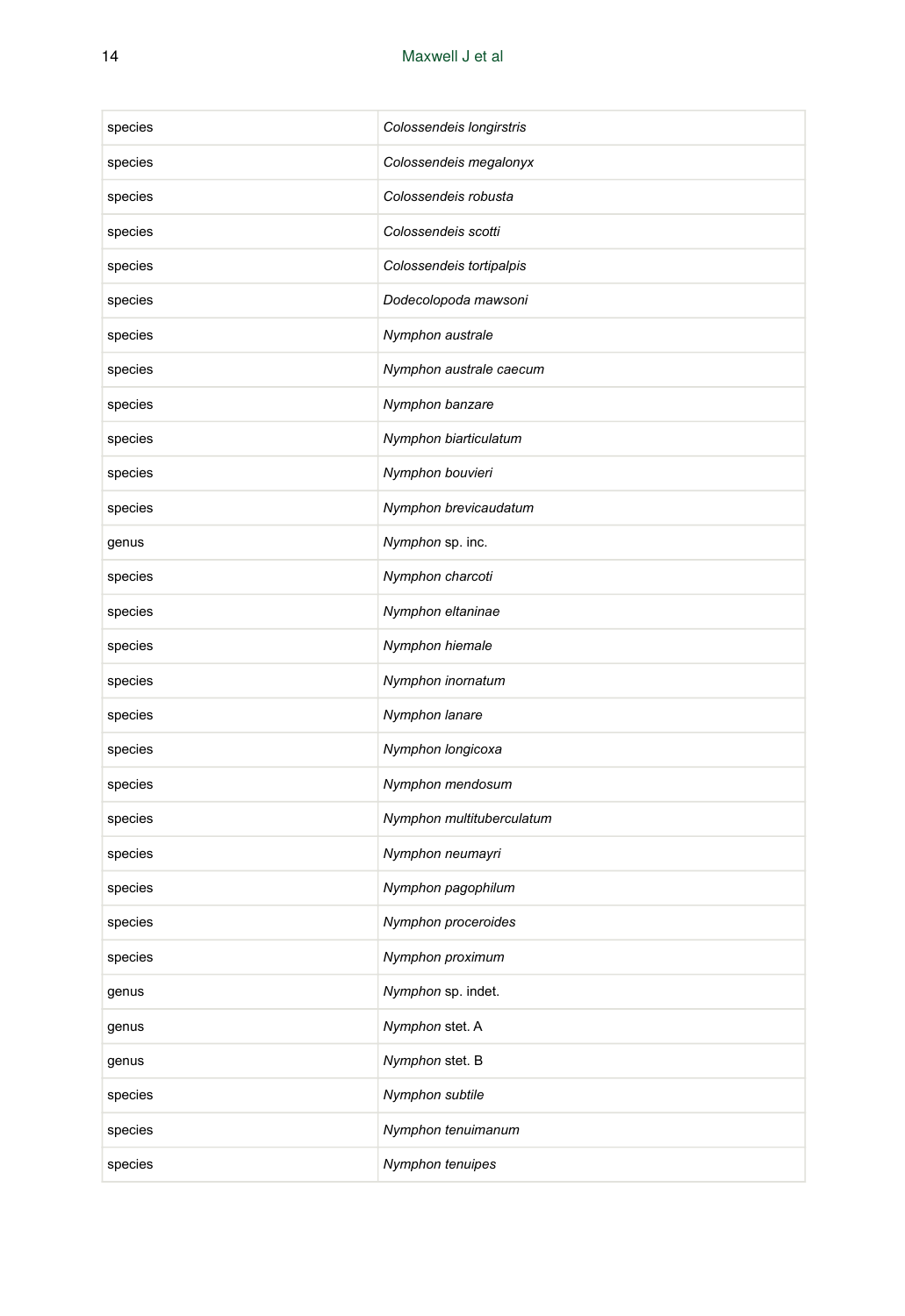| species | Nymphon unguiculatum            |
|---------|---------------------------------|
| species | Nymphon villosum                |
| species | Pallenopsis buphtalmus          |
| species | Pallenopsis gracilis            |
| species | Pallenopsis hodgsoni            |
| species | Pallenopsis latefrontalis       |
| species | Pallenopsis leiopus             |
| species | Pallenopsis macronyx            |
| species | Pallenopsis obstaculumsuperavit |
| species | Pallenopsis patagonica          |
| species | Pallenopsis pilosa              |
| species | Pallenopsis rotunda             |
| genus   | Pallenopsis sp. indet.          |
| genus   | Pallenopsis indet.              |
| species | Pallenopsis spicata             |
| species | Pallenopsis vanhoeffeni         |
| genus   | Pallenopsis cf.                 |
| genus   | Pantopipetta sp. stet.          |
| species | Pentanymphon antarcticum        |
| species | Pentapycnon bouvieri            |
| species | Pentapycnon charcoti            |
| species | Pycnogonum diceros              |
| species | Pycnogonum gaini                |
| species | Pycnogonum gordonae             |

# **Temporal coverage**

**Single date:** .

**Notes:** 2007-12-22 through 2019-04-02

# **Usage licence**

**Usage licence:** Other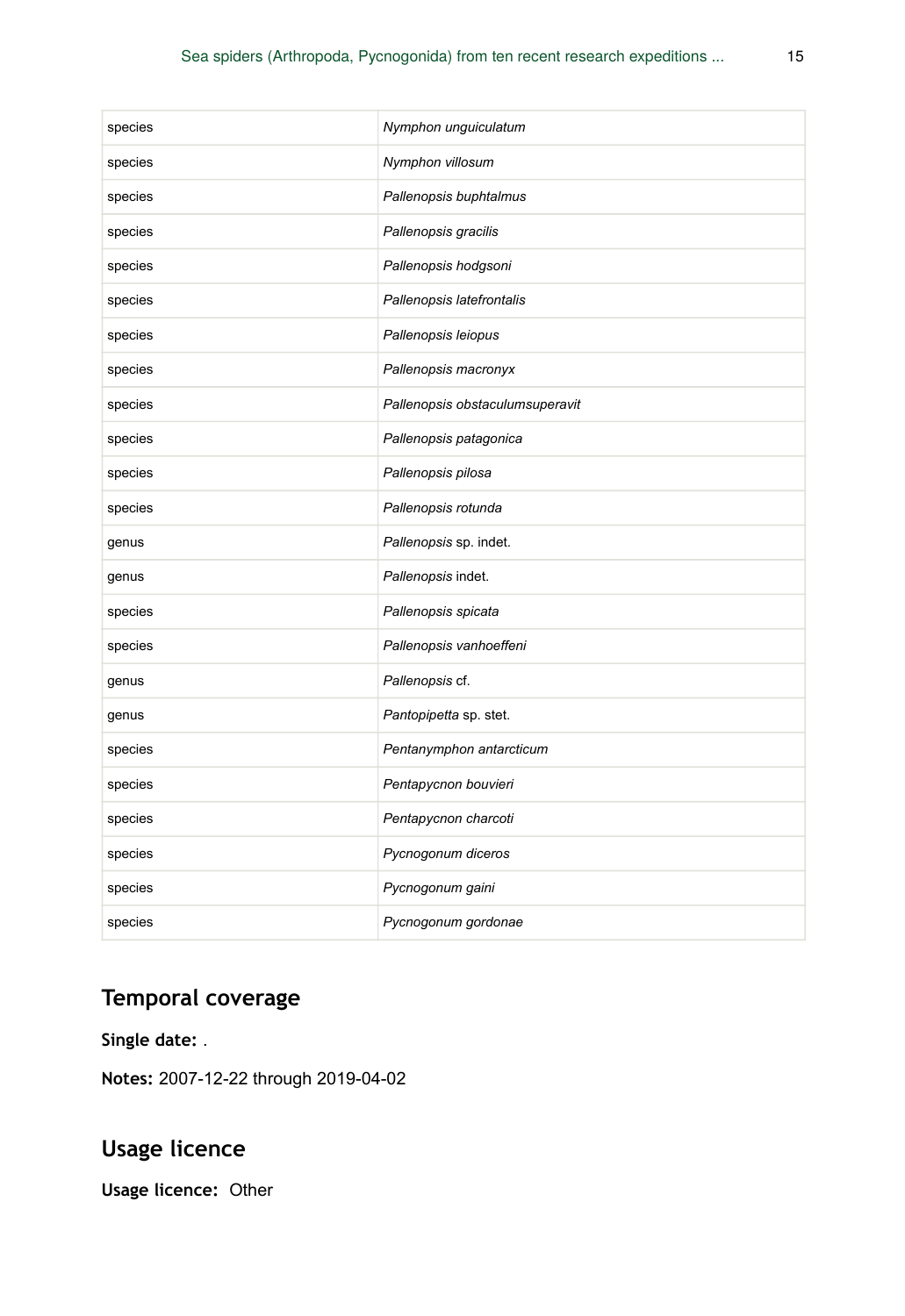**IP rights notes:** This work is licensed under a Creative Commons Attribution (CC-BY) 4.0 License.

## **Data resources**

**Data package title:** Sea spiders (Arthropoda, Pycnogonida) from ten recent research expeditions to the Antarctic Peninsula, Scotia Arc and Weddell Sea - data

**Resource link:** <https://www.gbif.org/dataset/1e7b6980-0842-4c4a-8b14-541b95d2ed3c>

**Alternative identifiers:** [https://ipt.biodiversity.aq/resource?r=bas-pycnogonida\\_](https://ipt.biodiversity.aq/resource?r=bas-pycnogonida_2007-2019) [2007-2019](https://ipt.biodiversity.aq/resource?r=bas-pycnogonida_2007-2019), [https://doi.org/10.15468/re3ffz,](https://doi.org/10.15468/re3ffz) 1e7b6980-0842-4c4a-8b14-541b95d2ed3c

#### **Number of data sets:** 1

**Data set name:** Sea spiders (Arthropoda, Pycnogonida) from ten recent research expeditions to the Antarctic Peninsula, Scotia Arc and Weddell Sea - data

#### **Data format:** Darwin Core

**Description:** The dataset contains information on specimens of Southern Ocean Pycnogonida (Arthropoda) that were collected from ten different research cruises, spanning 13 years. The individual aims and objectives of each cruise can be found in their cruise reports. The specimens have been collated into a single dataset, forming the basis of J. Maxwell's PhD. The dataset will be used to investigate the community structure of Antarctic pycnogonids and the factors which influence its composition. This dataset is published by SCAR-AntOBIS under the licence CC-BY 4.0. Please follow the guidelines from the SCAR and IPY Data Policies ([https://www.scar.org/excom](https://www.scar.org/excom-meetings/xxxi-scar-delegates-2010-buenos-aires-argentina/4563-scar-xxxi-ip04b-scar-data-policy/file/)[meetings/xxxi-scar-delegates-2010-buenos-aires-argentina/4563-scar-xxxi-ip04b-scar](https://www.scar.org/excom-meetings/xxxi-scar-delegates-2010-buenos-aires-argentina/4563-scar-xxxi-ip04b-scar-data-policy/file/)[data-policy/file/](https://www.scar.org/excom-meetings/xxxi-scar-delegates-2010-buenos-aires-argentina/4563-scar-xxxi-ip04b-scar-data-policy/file/)) when using the data. If you have any questions regarding this dataset, please do not hesitate to contact us via the contact information provided in the metadata or via data-biodiversity-aq@naturalsciences.be.

| Column label      | <b>Column description</b>                                          |
|-------------------|--------------------------------------------------------------------|
| id                | id number.                                                         |
| type              | specimen type, physical, molecular etc.                            |
| Language          | language.                                                          |
| institutionID     | an identifier for the institution having custody of the specimens. |
| institutionCode   | institution code.                                                  |
| basisOfRecord     | the specific nature of the data record.                            |
| occurrenceID      | an identifier for the Occurrence/specimen.                         |
| occurrenceRemarks | notes on occurence/specimen, if any.                               |
| organismQuantity  | number of individuals.                                             |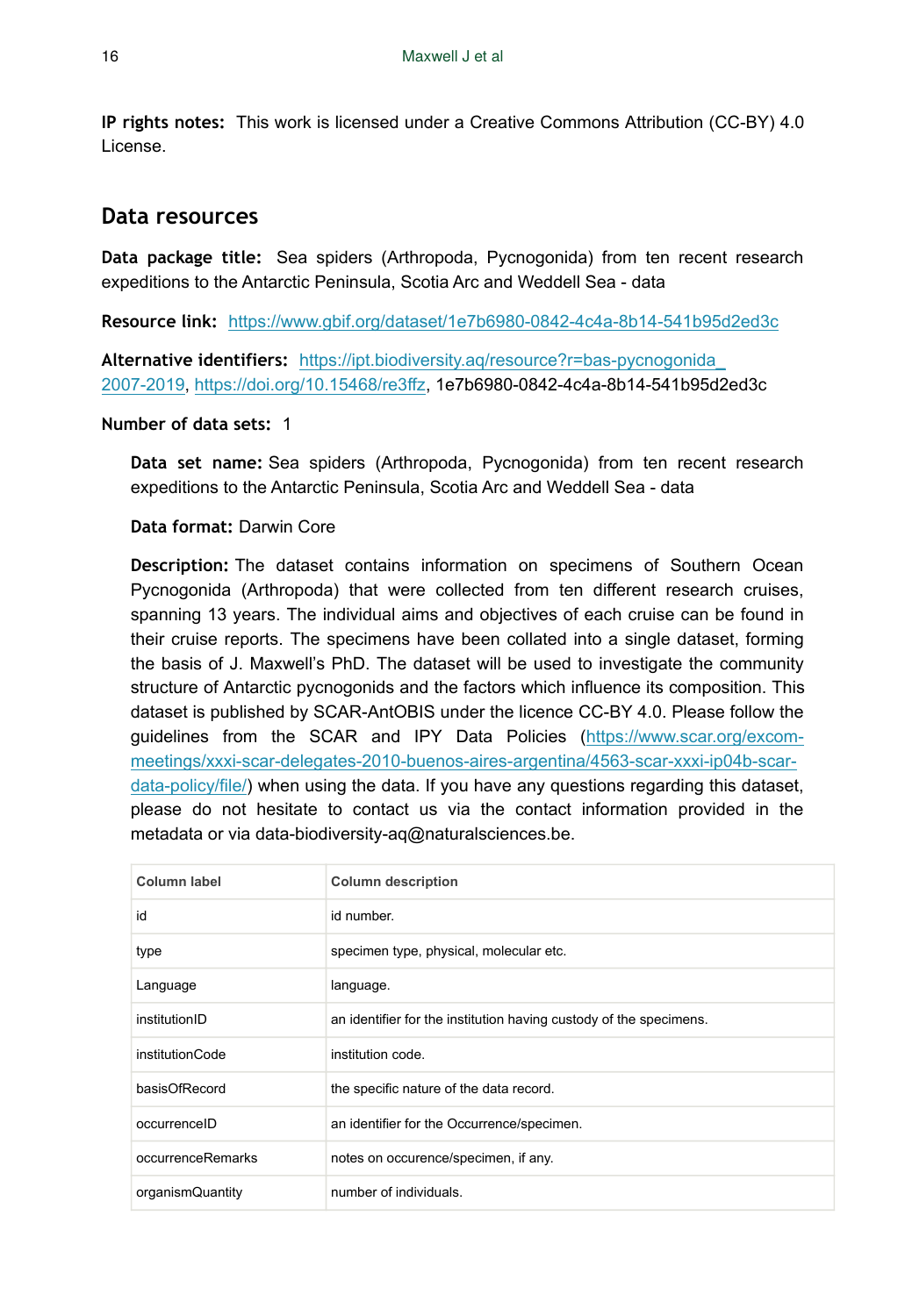| organismQuantityType  | the type of quantification system used for the quantity of organisms.                                                                                                                                                                                                                           |
|-----------------------|-------------------------------------------------------------------------------------------------------------------------------------------------------------------------------------------------------------------------------------------------------------------------------------------------|
| sex                   | the sex of the biological individual(s) represented in the Occurrence.                                                                                                                                                                                                                          |
| lifeStage             | the age class or life stage of the Organism(s) at the time the Occurrence was<br>recorded.                                                                                                                                                                                                      |
| occurrenceStatus      | a statement about the presence or absence of a Taxon at a Location.                                                                                                                                                                                                                             |
| preparations          | a list (concatenated and separated) of preparations and preservation methods for<br>a specimen.                                                                                                                                                                                                 |
| associatedMedia       | a list (concatenated and separated) of identifiers (publication, global unique<br>identifier, URI) of media associated with the Occurrence.                                                                                                                                                     |
| associatedOccurrences | a list (concatenated and separated) of identifiers of other Occurrence records and<br>their associations with this Occurrence.                                                                                                                                                                  |
| eventID               | an identifier for the set of information associated with an Event (something that<br>occurs at a place and time). This may be a global unique identifier or an identifier<br>specific to the dataset.                                                                                           |
| samplingProtocol      | gear used to collect specimens.                                                                                                                                                                                                                                                                 |
| eventDate             | the date-time or interval during which an Event occurred.                                                                                                                                                                                                                                       |
| year                  | year.                                                                                                                                                                                                                                                                                           |
| month                 | month.                                                                                                                                                                                                                                                                                          |
| day                   | day.                                                                                                                                                                                                                                                                                            |
| verbatimEventDate     | the verbatim original representation of the date and time information for an Event.                                                                                                                                                                                                             |
| fieldNumber           | field number.                                                                                                                                                                                                                                                                                   |
| eventRemarks          | remarks on event, if any.                                                                                                                                                                                                                                                                       |
| countryCode           | the standard code for the country in which the Location occurs.                                                                                                                                                                                                                                 |
| minimumDepthInMetres  | minimum depth during event in metres.                                                                                                                                                                                                                                                           |
| maximumDepthInMetres  | maximum depth during event in metres.                                                                                                                                                                                                                                                           |
| startLatitude         | the start latitude of a transect.                                                                                                                                                                                                                                                               |
| startLongitude        | the start longitude of a transect.                                                                                                                                                                                                                                                              |
| decimalLatitude       | the geographic latitude (in decimal degrees, using the spatial reference system<br>given in geodeticDatum) of the geographic centre of a Location. Positive values<br>are north of the Equator, negative values are south of it. Legal values lie between<br>-90 and 90, inclusive.             |
| decimalLongitude      | the geographic longitude (in decimal degrees, using the spatial reference system<br>given in geodeticDatum) of the geographic centre of a Location. Positive values<br>are east of the Greenwich Meridian, negative values are west of it. Legal values lie<br>between -180 and 180, inclusive. |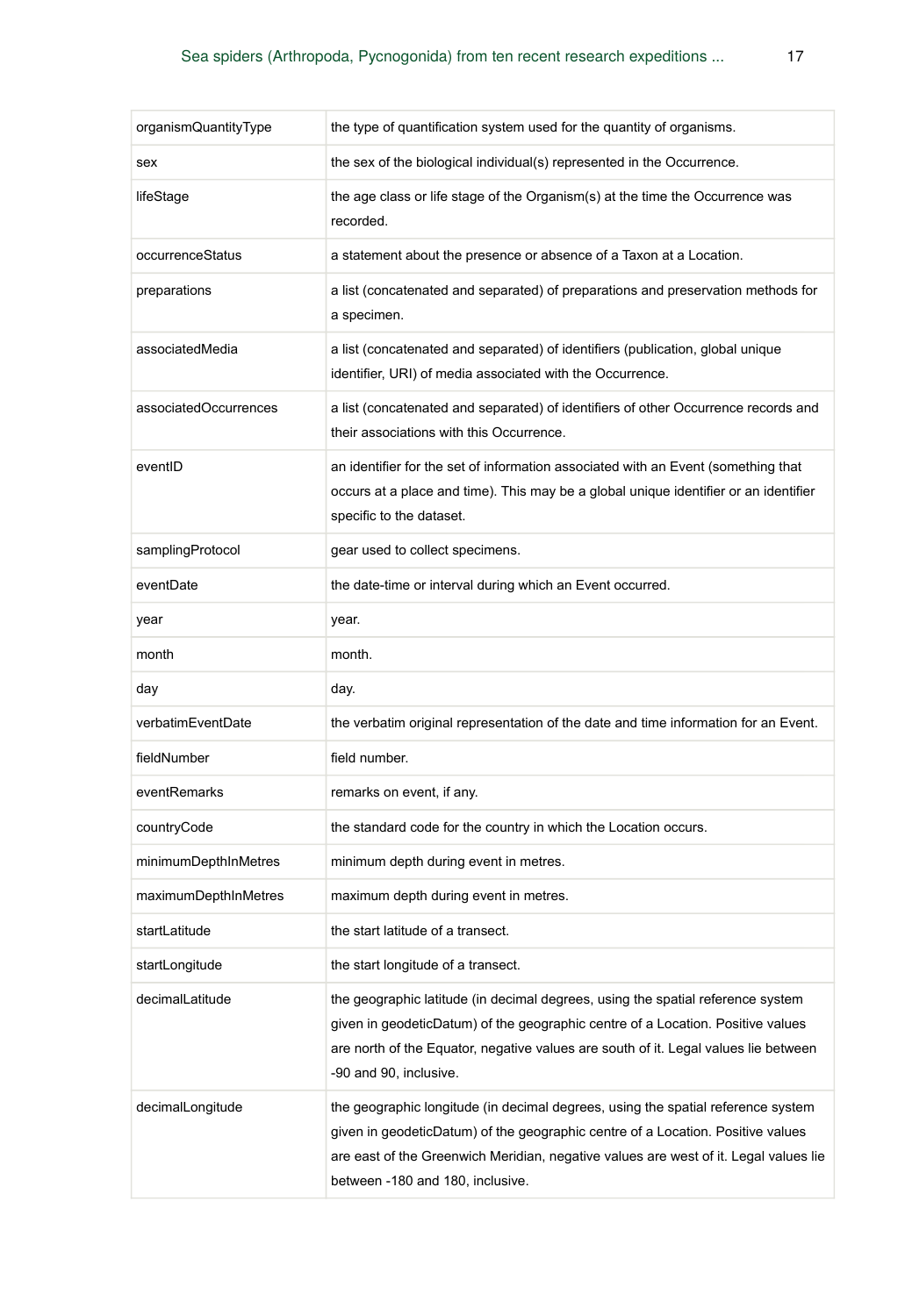| geodeticDatum                 | the ellipsoid, geodetic datum, or spatial reference system (SRS) upon which the<br>geographic coordinates given in decimalLatitude and decimalLongitude are based.                                                                                                                      |
|-------------------------------|-----------------------------------------------------------------------------------------------------------------------------------------------------------------------------------------------------------------------------------------------------------------------------------------|
| coordinateUncertaintyInMetres | the horizontal distance (in metres) from the given decimalLatitude and<br>decimalLongitude describing the smallest circle containing the whole of the<br>Location. Empty if the uncertainty is unknown, cannot be estimated or is not<br>applicable (because there are no coordinates). |
| catalogNumber                 | an identifier of any form assigned by the source within a physical collection or<br>digital dataset for the record which may not be unique, but should be fairly unique<br>in combination with the institution and collection code.                                                     |
| footprintWKT                  | a Well-Known Text (WKT) representation of the shape (footprint, geometry) that<br>defines the Location.                                                                                                                                                                                 |
| identifiedBy                  | a list (concatenated and separated) of names of people, groups or organisations<br>who assigned the Taxon to the subject.                                                                                                                                                               |
| identifiedByID                | identifiers ORCID iD.                                                                                                                                                                                                                                                                   |
| identificationRemarks         | remarks on identification, if any.                                                                                                                                                                                                                                                      |
| scientificNameID              | marinespecies.org taxon number.                                                                                                                                                                                                                                                         |
| scientificName                | scientific name.                                                                                                                                                                                                                                                                        |
| kingdom                       | the full scientific name of the kingdom in which the taxon is classified.                                                                                                                                                                                                               |
| phylum                        | the full scientific name of the phylum in whch the taxon is classified.                                                                                                                                                                                                                 |
| class                         | the full scientific name of the class in which the taxon is classified.                                                                                                                                                                                                                 |
| order                         | the full scientific name of the order in which the taxon is classified.                                                                                                                                                                                                                 |
| family                        | the full scientific name of the family in which the taxon is classified.                                                                                                                                                                                                                |
| genus                         | the full scientific name of the genus in which the taxon is classified.                                                                                                                                                                                                                 |
| specificEpithet               | the name of the first or species epithet of the scientificName.                                                                                                                                                                                                                         |
| infraspecificEpithet          | the infrageneric part of a binomial name at ranks above species, but below genus.                                                                                                                                                                                                       |
| identificationQualifier       | a brief phrase or a standard term ("cf.", "aff.") to express the determiner's doubts<br>about the Identification.                                                                                                                                                                       |
| taxonRank                     | the taxonomic rank of the most specific name in the scientificName.                                                                                                                                                                                                                     |
| scientificNameAuthorship      | the authorship information for the scientificName formatted according to the<br>conventions of the applicable nomenclaturalCode.                                                                                                                                                        |

# **Acknowledgements**

We thank the captains, crews and scientific teams of the RRS James Clark Ross, RV *Polarstern* and RRS Discovery from the expeditions PS71, JR179, JR230, PS77, JR275, JR15005, JR17001, JR17003a, PS118 and DY099. Thanks to Blue Belt Program and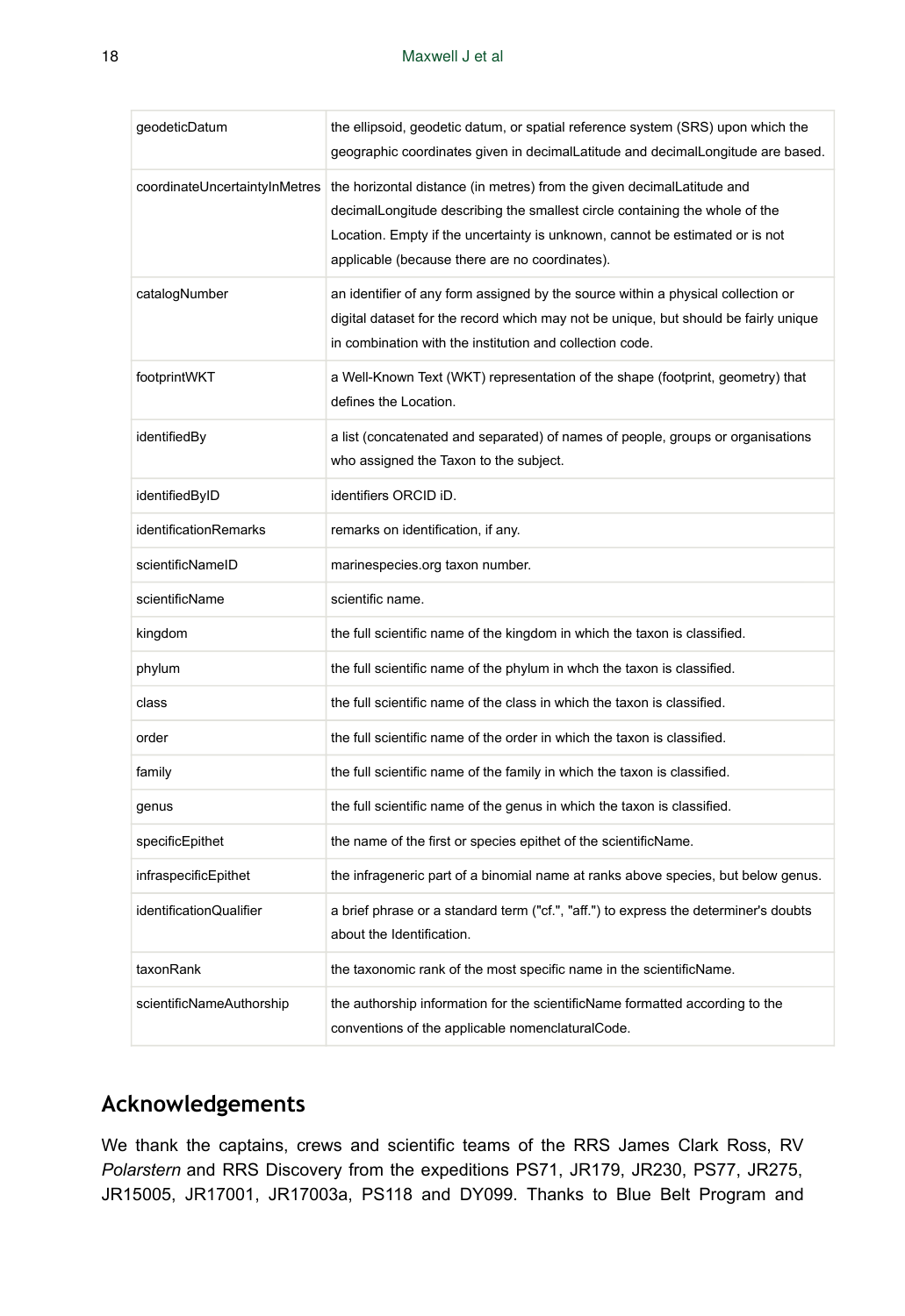Natural History Museum London for access to the materials from DY099. We would also like to thank Dr Robert Mesibov for evaluating the data and Dr Vesela Evtimova for evaluating the manuscript. Finally, we would like to thank Dr Jianjia Wang for reviewing our paper and providing helpful feedback.

## **Author contributions**

JM identified and counted specimens, compiled data, wrote manuscript. YMG complied and prepared data for submission to GBIF. CA identified and counted specimens. JD identified and counted specimens. LA provided lab equipment and edited manuscript. AP provided data help and publishing costs. HG provided specimens, compiled and edited data and edited manuscript.

# **References**

- <span id="page-18-5"></span>• Arango C, Soler-Membrives A, Miller K (2011) Genetic differentiation in the circum— Antarctic sea spider *Nymphon australe* (Pycnogonida; Nymphonidae). Deep Sea Research Part II: Topical Studies in Oceanography 58: 212-219. [https://doi.org/10.1016/](https://doi.org/10.1016/j.dsr2.2010.05.019) [j.dsr2.2010.05.019](https://doi.org/10.1016/j.dsr2.2010.05.019)
- <span id="page-18-0"></span>Ballesteros JA, Setton EVW, Santibáñez-López CE, Arango CP, Brenneis G, Brix S, Corbett KF, Cano-Sánchez E, Dandouch M, Dilly GF, Eleaume MP, Gainett G, Gallut C, McAtee S, McIntyre L, Moran AL, Moran R, López-González PJ, Scholtz G, Williamson C, Woods HA, Zehms JT, Wheeler WC, Sharma PP (2021) Phylogenomic resolution of sea spider diversification through integration of multiple data classes. Molecular Biology and Evolution 38 (2): 686‑701. <https://doi.org/10.1093/molbev/msaa228>
- <span id="page-18-6"></span>• Brenke N (2005) An epibenthic sledge for operations on marine soft bottom and bedrock. Marine Technology Society Journal 39 (2): 10‑21. [https://doi.org/](https://doi.org/10.4031/002533205787444015) [10.4031/002533205787444015](https://doi.org/10.4031/002533205787444015)
- <span id="page-18-4"></span>• British Antarctic Survey (2022) SOMBASE PYCNOGONIDS. [https://doi.org/10.15468/](https://doi.org/10.15468/qtm508) [qtm508](https://doi.org/10.15468/qtm508)
- <span id="page-18-1"></span>• Cano Sánchez E, López-González P (2013) New data concerning postembryonic development in Antarctic *Ammothea* species (Pycnogonida: Ammotheidae). Polar Biology 36 (8): 1175‑1193.<https://doi.org/10.1007/s00300-013-1338-0>
- <span id="page-18-2"></span>• Cano-Sánchez E, López-González P (2018) *Ammothea* species (Pycnogonida: Ammotheidae) collected during the Polarstern cruise ANT-XXIX/3 to Antarctic waters, with a description of a new species. Marine Biology Research 14 (8): 769-777. [https://](https://doi.org/10.1080/17451000.2018.1521524) [doi.org/10.1080/17451000.2018.1521524](https://doi.org/10.1080/17451000.2018.1521524)
- <span id="page-18-3"></span>• Cano-Sánchez E, López-González PJ (2019) Two new species and new findings in the genus *Pallenopsis* (Pycnogonida: Pallenopsidae) with an updated identification key to Antarctic and Sub-Antarctic species. Zootaxa 4585 (3): zootaxa.4585.3.7. [https://](https://doi.org/10.11646/zootaxa.4585.3.7) [doi.org/10.11646/zootaxa.4585.3.7](https://doi.org/10.11646/zootaxa.4585.3.7)
- <span id="page-18-7"></span>• Child CA (1994a) Antarctic and Subantarctic Pycnogonida. I. The Family Ammotheidae. Antarctic Research Series 63: 1‑48.
- <span id="page-18-8"></span>• Child CA (1994b) Antarctic and Subantarctic Pycnogonida. II. The Family Austrodecidae. Antarctic Research Series 63: 49‑99.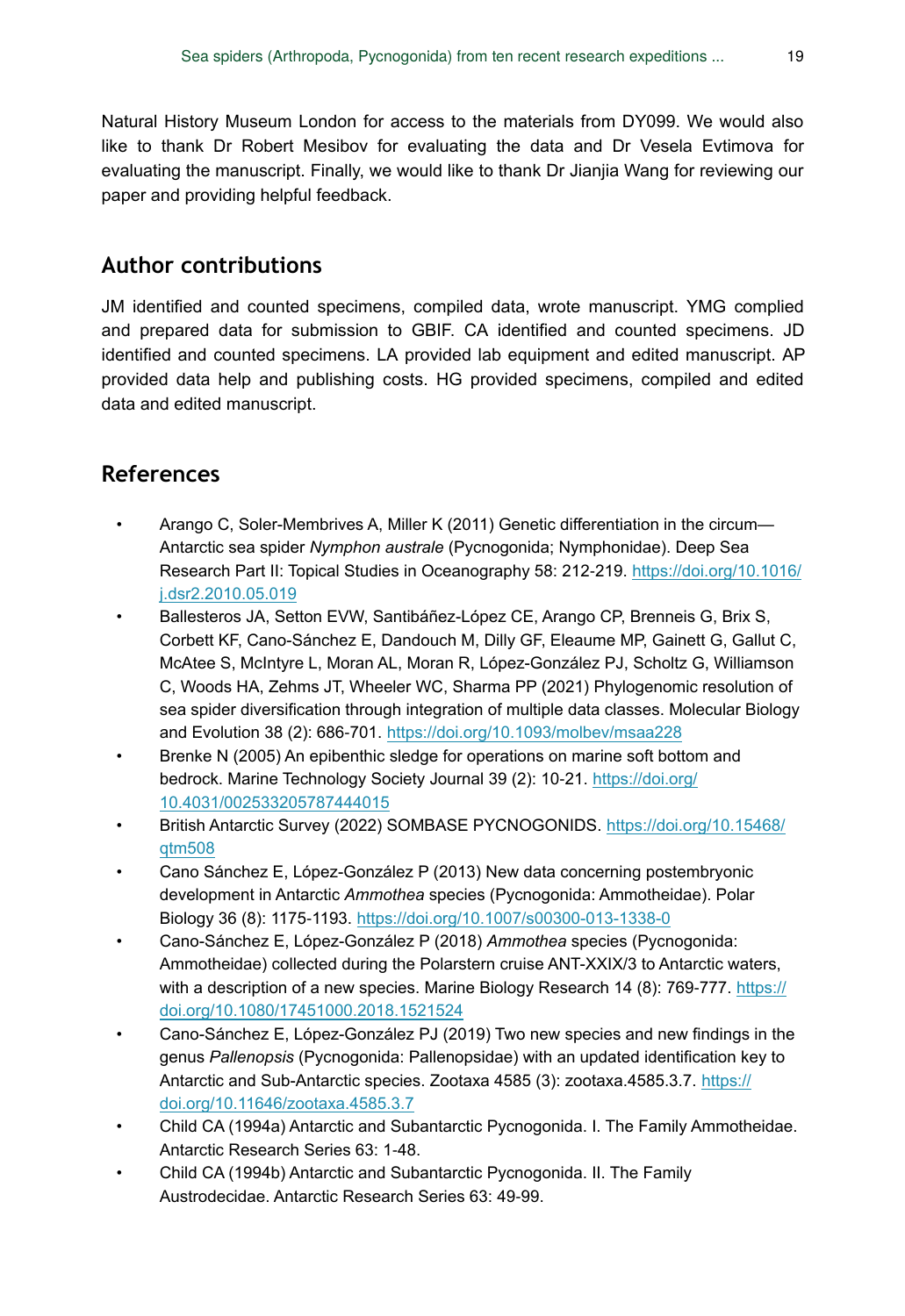- <span id="page-19-13"></span>• Child CA (1995a) Antarctic and Subantarctic Pycnogonida. III. The Family Nymphonidae. Antarctic Research Series 69: 1‑68.
- <span id="page-19-14"></span>• Child CA (1995b) Antarctic and Subantarctic Pycnogonida. IV. The Families Colossendeidae and Rhynchotoraxidae. Antarctic Research Series 69: 69‑112.
- <span id="page-19-15"></span>• Child CA (1995c) Antarctic and Subantarctic Pycnogonida. V. The Families Pycnogonidae, Phoxichilidiidae, Endeidae and Callipallenidae. Antarctic Research Series 69: 113-165.
- <span id="page-19-6"></span>• Collins EE, Galaska MP, Halanych KM, Mahon AR (2018) Population genomics of *Nymphon australe* Hodgson, 1902 (Pycnogonida, Nymphonidae) in the Western Antarctic. The Biological Bulletin 234 (3): 180‑191. <https://doi.org/10.1086/698691>
- <span id="page-19-8"></span>• Dietz L, Krapp F, Hendrickx M, Arango C, Krabbe K, Spaak J, Leese F (2013) Evidence from morphological and genetic data confirms that *Colossendeis tenera* Hilton, 1943 (Arthropoda: Pycnogonida), does not belong to the *Colossendeis megalonyx* Hoek, 1881 complex. Organisms Diversity & Evolution 13 (2): 151‑162. [https://doi.org/](https://doi.org/10.1007/s13127-012-0120-4) [10.1007/s13127-012-0120-4](https://doi.org/10.1007/s13127-012-0120-4)
- <span id="page-19-3"></span>• Dömel J, Macher T, Dietz L, Duncan S, Mayer C, Rozenberg A, Wolcott K, Leese F, Melzer R (2019) Combining morphological and genomic evidence to resolve species diversity and study speciation processes of the *Pallenopsis patagonica* (Pycnogonida) species complex. Frontiers in Zoology 16 (1). [https://doi.org/10.1186/s12983-019-](https://doi.org/10.1186/s12983-019-0316-y) [0316-y](https://doi.org/10.1186/s12983-019-0316-y)
- <span id="page-19-12"></span>• Fry W, Hedgpeth JW (1969) Pycnogonida, 1: Colossendeidae, Pycnogonidae, Endeidae, Ammotheidae. New Zealand Oceanographic Institute Memoir No. 49: 9‑133.
- <span id="page-19-4"></span>GBIF (2022) Global Biodiversity Information Facility. [www.gbif.org](http://www.gbif.org)
- <span id="page-19-10"></span>• Gordon I (1932) Pycnogonida. Discovery Reports 6: 3‑136.
- <span id="page-19-11"></span>• Gordon I (1944) Pycnogonida. B.A.N.Z Antarctic Research Expedition Reports 4: 1‑72.
- <span id="page-19-5"></span>• Griffiths H, Barnes DA, Linse K (2009) Towards a generalized biogeography of the Southern Ocean benthos. Journal of Biogeography 36 (1): 162-177. [https://doi.org/](https://doi.org/10.1111/j.1365-2699.2008.01979.x) [10.1111/j.1365-2699.2008.01979.x](https://doi.org/10.1111/j.1365-2699.2008.01979.x)
- <span id="page-19-0"></span>• Griffiths H, Arango C, Munilla T, McInnes S (2011) Biodiversity and biogeography of Southern Ocean pycnogonids. Ecography 34 (4): 616-627. [https://doi.org/10.1111/j.](https://doi.org/10.1111/j.1600-0587.2010.06612.x) [1600-0587.2010.06612.x](https://doi.org/10.1111/j.1600-0587.2010.06612.x)
- <span id="page-19-1"></span>• Hedgpeth JW (1969) Pycnogonida. Antarctic Map Folio Series 11: 26‑28.
- <span id="page-19-9"></span>• Hodgson TV (1907) Pycnogonida. Natural Histoty Reports National Antarctic Expedition 3: 1‑72.
- <span id="page-19-16"></span>• Horton T, Marsh L, Bett BJ, Gates AR, Jones DO, Benoist N, Pfeifer S, Simon-Lledó E, Durden JM, Vandepitte L, Appeltans W (2021) Recommendations for the standardisation of open taxonomic nomenclature for image-based identifications. Frontiers in Marine Science 8: 62.
- <span id="page-19-7"></span>• Krabbe K, Leese F, Mayer C, Tollrian R, Held C (2010) Cryptic mitochondrial lineages in the widespread pycnogonid *Colossendeis megalonyx* Hoek, 1881 from Antarctic and Subantarctic waters. Polar Biology 33 (3): 281‑292. [https://doi.org/10.1007/](https://doi.org/10.1007/s00300-009-0703-5) [s00300-009-0703-5](https://doi.org/10.1007/s00300-009-0703-5)
- <span id="page-19-2"></span>• León TM (2001) Synopsis of the pycnogonids from Antarctic and Subantarctic waters. Polar Biology 24 (12): 941‑945.<https://doi.org/10.1007/s003000100305>
- <span id="page-19-17"></span>• Maxwell J, Gan Y, Van de Putte A, Griffiths H (2021) Sea spiders (Arthropoda, Pycnogonida) from ten recent research expeditions to the Antarctic Peninsula, Scotia